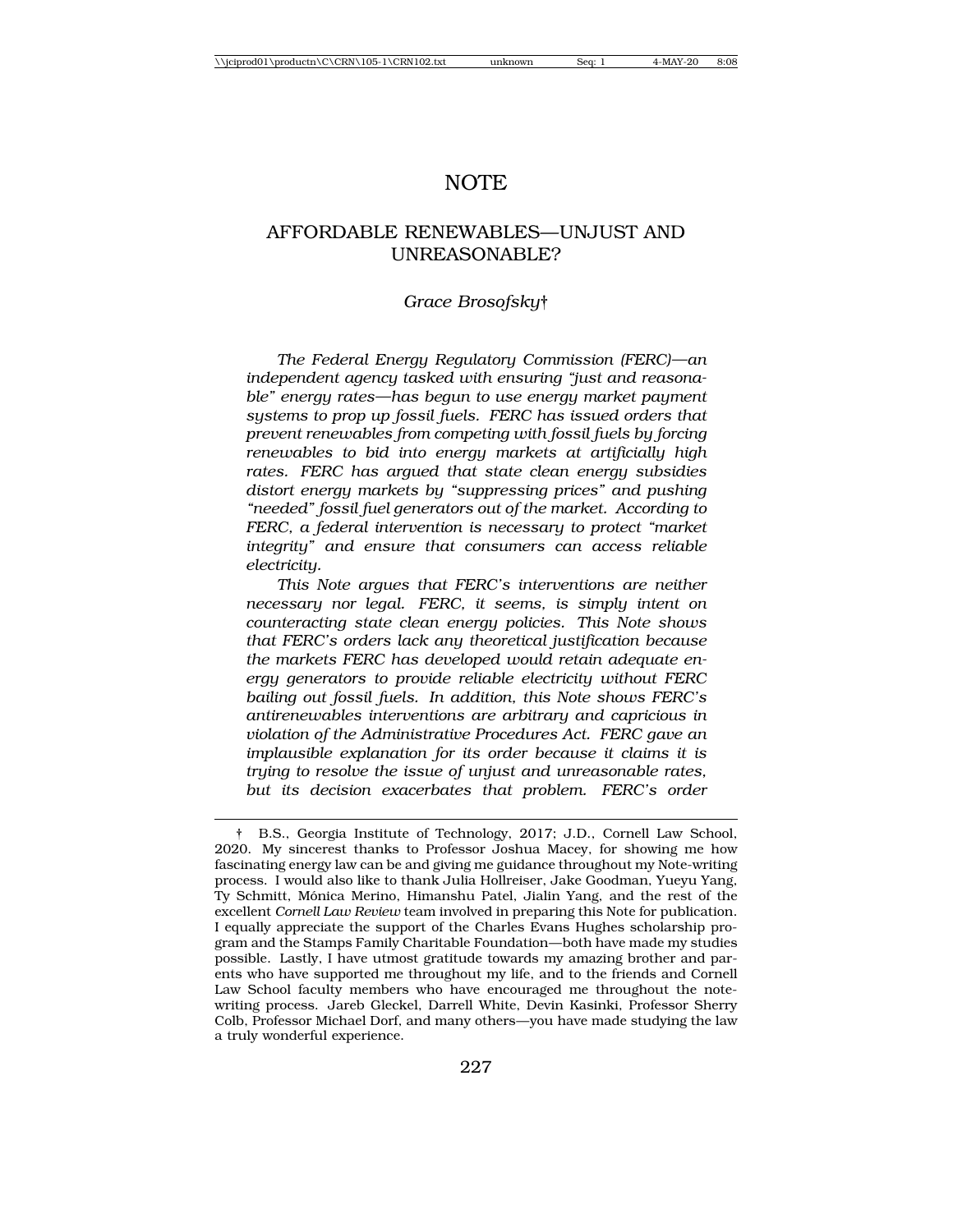*makes consumers pay more for electricity unnecessarily. FERC also failed to consider critical aspects of the problem, including (1) reasonable alternatives that did not involve price inflation and (2) the existence of subsidies supporting fossil fuels.*

|  |                                              | A. History of FERC's Regulation of the Electricity                                        |  |
|--|----------------------------------------------|-------------------------------------------------------------------------------------------|--|
|  |                                              |                                                                                           |  |
|  |                                              |                                                                                           |  |
|  |                                              | C. Price Suppression and FERC's Response: A                                               |  |
|  |                                              |                                                                                           |  |
|  |                                              |                                                                                           |  |
|  |                                              | A. FERC's Order is Theoretically Unsound  250                                             |  |
|  | B. FERC's Order is Legally Unsound Under the |                                                                                           |  |
|  |                                              | Administrative Procedure Act (APA)  253                                                   |  |
|  |                                              | 1. FERC's Explanation for its Decision is                                                 |  |
|  |                                              |                                                                                           |  |
|  |                                              | 2. FERC Failed to Consider Important Aspects                                              |  |
|  |                                              |                                                                                           |  |
|  |                                              | C. Competitive Markets Can Accommodate Higher<br>Volumes of Renewables Without Regulatory |  |
|  |                                              |                                                                                           |  |
|  |                                              |                                                                                           |  |
|  |                                              |                                                                                           |  |

#### **INTRODUCTION**

In an order on Friday, June 29, 2018, the Federal Energy Regulatory Commission (FERC)1 made the bold claim that the "integrity and effectiveness" of a major energy2 market "have become untenably threatened."3 The "threat"? State renewable subsidies. Essentially, FERC was arguing that these subsi-

<sup>1</sup> FERC is an independent government agency that seeks to "[a]ssist consumers in obtaining economically efficient, safe, reliable, and secure energy services at a reasonable cost through appropriate regulatory and market means, and collaborative efforts." *About FERC*, FERC, https://www.ferc.gov/about/about. asp?csrt=13345041080330469569 [https://perma.cc/4S2B-ZKN3]. For background on FERC, see *infra* subpart I.A.

<sup>2</sup> For simplicity's sake, this Note, like most legal and economic discourse on the subject, uses the terms *energy* and *electricity* interchangeably. It recognizes, however, that the terms have distinct scientific definitions: *energy* is the "ability to do work," while *electricity* is the "movement of charged particles through a wire or other medium." Anne Marie Helmenstine, *How Does Electrical Energy Work?*, THOUGHTCO., https://www.thoughtco.com/electrical-energy-definition-and-examples-4119325 [https://perma.cc/4ZLJ-9BYK] (last updated June 8, 2019).

<sup>3</sup> Calpine Corp. v. PJM Interconnection, L.L.C., 163 FERC ¶ 61236, at \*3 (June 29, 2018).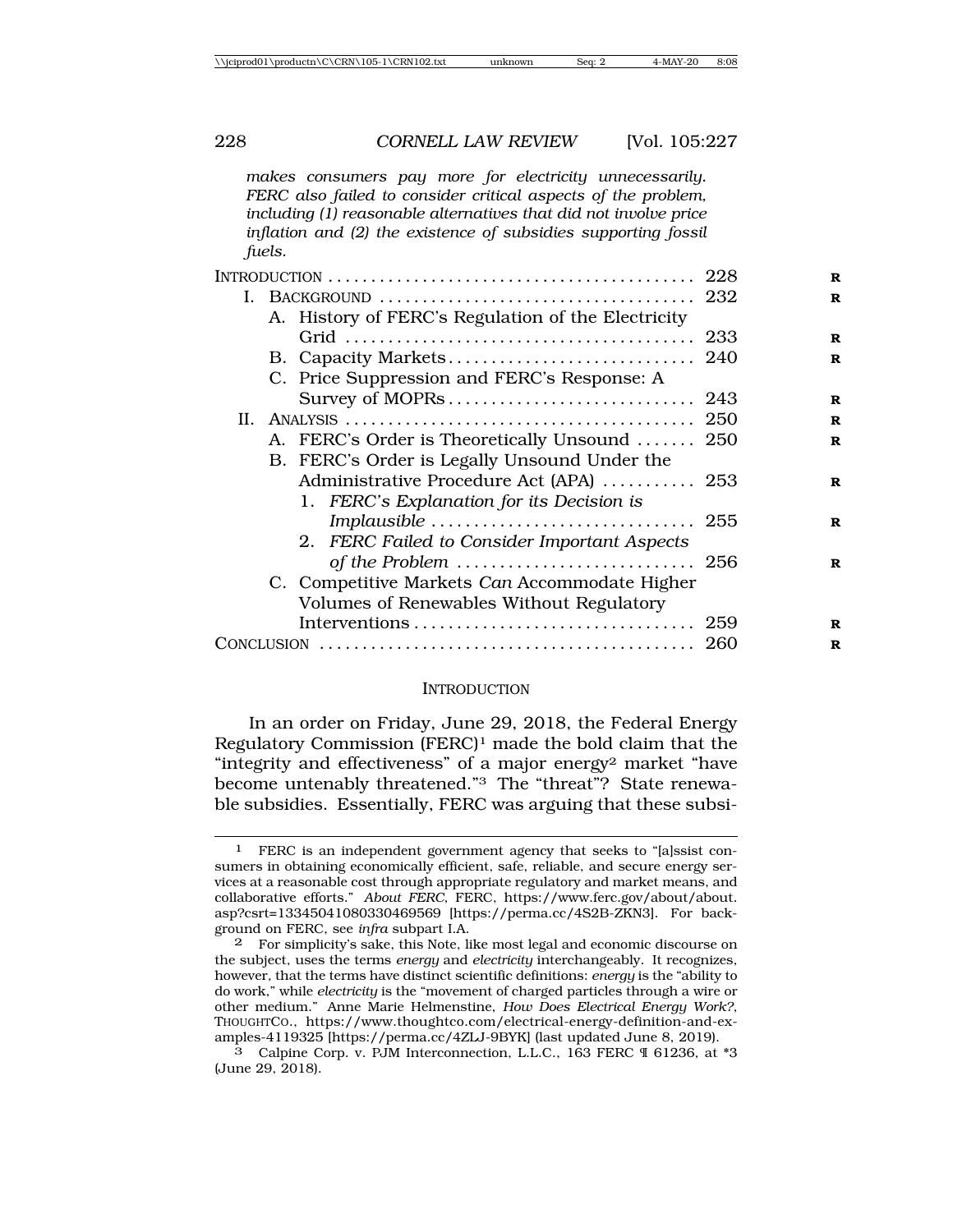dies have made renewable energy sources<sup>4</sup> too cheap too fast in the capacity market<sup>5</sup> managed by PJM Interconnection, LLC (PJM).6 In response, FERC forced PJM to adopt a minimum offer price rule (MOPR) that would apply to renewable energy generators7 receiving state subsidies.8 The MOPR requires these generators to bid into capacity markets at a high rate.9 This ensures that renewables do not underbid fossil fuel<sup>10</sup> generators, and it will effectively exclude renewables from markets that provide almost thirty percent of all generator revenue.<sup>11</sup>

5 In capacity markets, energy generators sell the commitment to provide electricity on-demand in the future. *See infra* subpart I.B.

6 PJM "operates the world's largest wholesale electricity market as the regional transmission organization for the area that encompasses all or parts of Delaware, Illinois, Indiana, Kentucky, Maryland, Michigan, New Jersey, North Carolina, Ohio, Pennsylvania, Tennessee, Virginia, West Virginia and the District of Columbia." *Statistics at a Glance Fact Sheet*, PJM (Mar. 16, 2017), https:// learn.pjm.com/-/media/about-pjm/newsroom/fact-sheets/pjms-markets-factsheet.ashx [https://perma.cc/KMN4-B2VG]. Regional transmissions organizations are nonprofit entities that, *inter alia*, run energy auctions. See *infra* subpart I.A. for a more detailed discussion of what regional transmissions organizations do.7 Generators produce electricity. *See Electric Generator*, OPENEI, https://

openei.org/wiki/Definition:Electric\_generator#cite\_note-1 [https://perma.cc/ EVR2-M6QJ].

8 Calpine Corp. v. PJM Interconnection, L.L.C., 163 FERC ¶ 61236, at \*2 (June 29, 2018).

 $\frac{9}{10}$  *Id.* 

10 Fossil fuels are fuel sources "formed from organic material over the course of millions of years," including coal, oil, and natural gas. *Fossil Fuels*, ENVTL. & ENERGY STUDY INST., https://www.eesi.org/topics/fossil-fuels/description [https:/ /perma.cc/HVY4-EKCN]. Fossil fuels release greenhouse gases including carbon dioxide. *Id.* <sup>11</sup> *See, e.g.*, JOE BOWRING, 2017 STATE OF THE MARKET REPORT 42, 45, 55 (2018),

https://www.pjm.com/-/media/committees-groups/committees/mc/20180322 -state-of-market-report-review/20180322-2017-state-of-the-market-report-re view.ashx [https://perma.cc/T8XR-Q7HC] (showing generator revenues provided by PJM's capacity market). PJM's capacity market is the nation's largest market

<sup>4</sup> Renewable energy sources are energy sources that "can be utilized [to produce electricity] without any discernable reduction in their future availability." EISEN ET AL., ENERGY, ECONOMICS AND THE ENVIRONMENT 733 (4th ed. 2015). For example, solar energy (energy generated by the sun) is renewable because no matter how much of the sun's energy humans use, the sun will keep generating more energy that will be available for future use. *Id.* at 733–34. Other examples of renewable energy sources include wind power, hydropower, deepwater energy, biomass, and geothermal energy. *Id.* at 728. Unlike fossil fuels, most renewable resources—including solar energy, wind power, hydropower, deepwater energy, and geothermal energy—do not emit carbon dioxide while producing electricity. *Id.* at 732–46; Dan Kasper, *Renewable and Non-Renewable Energy*, PENN STATE COLLEGE OF EARTH & MINERAL SCIENCES: JOHN A. DUTTON E-EDUCATION INSTITUTE, https://www.e-education.psu.edu/emsc240/node/506 [https://perma.cc/ MQB6-8EE9]. Because of this, their usage does not contribute to climate change like the usage of fossil fuels. *Benefits of Renewable Energy Use*, UNION CONCERNED SCI. (Dec. 20, 2017), https://www.ucsuse.org/resources/benefits-renewable-energy-use [https://perma.cc/N85Q-6FEB].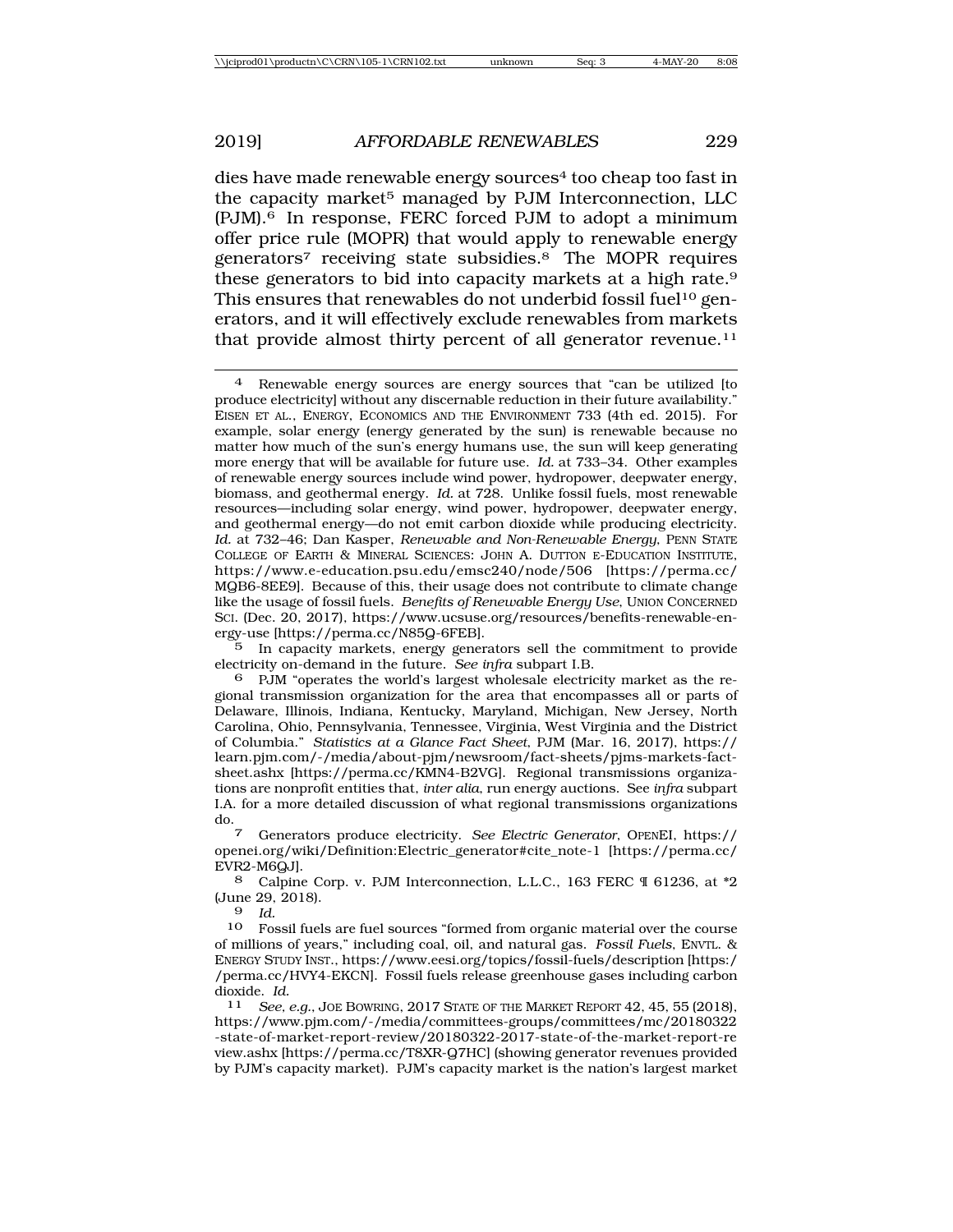While FERC argues that it needs to prop up uneconomic fossil fuel<sup>12</sup> plants to make capacity markets function effectively, the very purpose of applying market-based principles to the electricity grid was to allow economically efficient plants to drive out costly plants.13 By requiring Americans to pay a more expensive price for electricity unnecessarily and without a good explanation, FERC is acting arbitrarily and capriciously.

After providing background on FERC and capacity markets, this Note will compile and tabulate all the "justifications" FERC has ever given to support its decisions to require or approve of MOPRs in capacity markets. It not only analyzes FERC's reasoning in its recent order requiring a MOPR for renewables but also documents how FERC explained previous MOPRs that applied to gas-fired power plants. It turns out that FERC has offered no real justification for developing any of these MOPRs. FERC has simply stated that MOPRs are necessary to prevent "price suppression."<sup>14</sup> Without explaining further, it suggests that price suppression pushes "economic" resources off the market and impairs the energy grid's15 ability to provide reliable electricity.

In Part II, subpart A, this Note will explain why FERC's socalled justification for its MOPRs is incoherent. While FERC argues that traditional generators are "economic," it has failed to establish that renewables are actually less economically competitive than fossil fuel generators, which also receive significant subsidies. Moreover, this Note shows that FERC's statements that MOPRs are necessary for reliability are incor-

12 *See supra* note 10.

13 *See Electric Competition*, FERC, https://www.ferc.gov/industries/electric /indus-act/competition.asp [https://perma.cc/A4P2-NZY7] (noting that "[t]he Commission's core responsibility is to 'guard the consumer from exploitation by non-competitive electric power companies'" as part of a discussion on the Commission's efforts to enforce a national policy of fostering competition); *cf.* EISEN ET AL., *supra* note 4 (describing the expectations of the U.S. Energy Information Administration (EIA) that increasing competition in electric generation would result in drops of retail prices, benefiting consumers).

15 The energy grid is "an interconnected network for delivering electricity from producers to consumers." *Electric Grid*, OPENEI, https://openei.org/wiki/Definition:Electric\_grid [https://perma.cc/P766-X73L].

for grid capacity. Jeff St. John, *Prices Spike in PJM Capacity Auction*, GREEN TECH MEDIA (May 23, 2018), https://www.greentechmedia.com/articles/read/pricesspike-in-pjm-capacity-auction [https://perma.cc/ZP9V-ZRRN]. In 2016, PJM's capacity market had an average installed generating capacity of 162,571 megawatts (MW). Joseph E. Bowring, *The Evolution of PJM's Capacity Market*, *in* COM-PETITIVE ELECTRICITY MARKETS: DESIGN, IMPLEMENTATION, PERFORMANCE 363, 365 (Fereidoon P. Sioshansi ed., 2008).

<sup>14</sup> Calpine Corp. v. PJM Interconnection, L.L.C., 163 FERC ¶ 61236 at \*46 (June 29, 2018).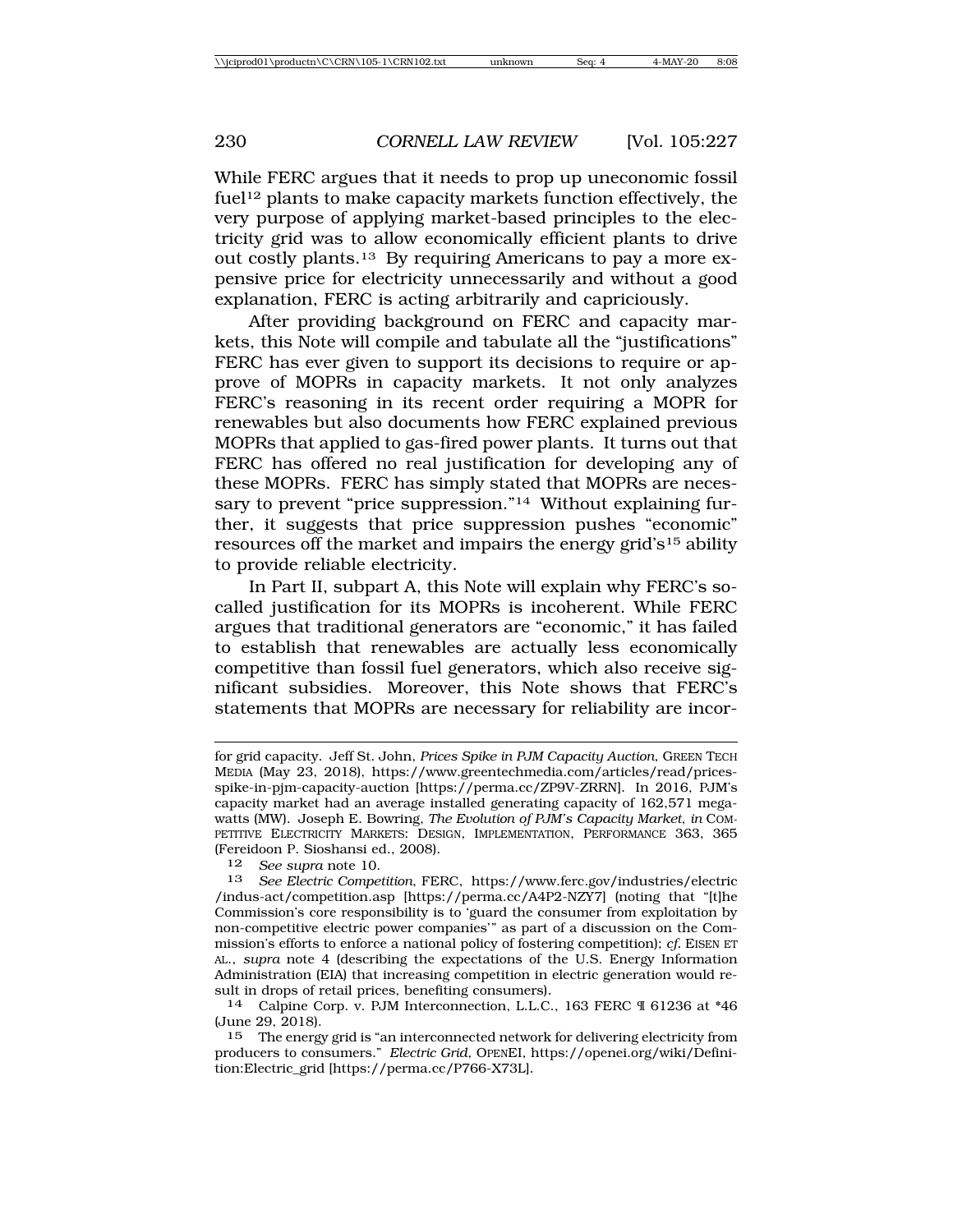rect. In a capacity market, price suppression cannot displace necessary generators. This is because capacity markets, by definition, operate to compensate every generator needed to provide enough electricity to ensure reliability.16 FERC approves determinations of how much electricity this is, so if FERC is worried about blackouts, it can simply require that capacity markets secure more electricity. The only possible defense of FERC's actions is that it wants to counteract state efforts to encourage the growth of renewables by giving favored electricity sources extra compensation.

In Part II, subpart B, this Note will argue that FERC's logic is legally unsound under the Administrative Procedure Act (APA). First, FERC gave an implausible explanation for its order because it claims it is trying to resolve the issue of unjust and unreasonable rates, but its decision exacerbates that problem. Second, FERC failed to consider important aspects of the problem it faced because it did not examine (1) reasonable alternatives that do not inflate prices and (2) the many subsidies supporting traditional resources.

As Part II, subpart C, will describe, while this may seem like a technical question about the arcane recesses of energy markets, my argument has significant implications on the United States' ability to integrate higher volumes of renewables. If FERC is correct and electricity markets cannot currently accommodate higher volumes of renewables, then environmentalists need to think about how to restructure electricity markets in order to ensure that renewables can provide a large percentage of American electricity. If, however, FERC is simply giving a handout to favored fossil fuel generators, as I will argue, then this Note will defend the current market structure against academics who have argued that a broader regulatory intervention is necessary to ensure that renewables can provide a greater share of American electricity.17

<sup>16</sup> "Reliability means fulfilling basic consumer demand for electricity, while being flexible enough to increase output during predicted peaks." *Energy Challenges: Reliability*, EDF ENERGY, https://www.edfenergy.com/future-energy/ challenges/reliability [https://perma.cc/TC42-QSK8]. Part of reliability is resource adequacy—meaning that there are always enough energy resources available to meet consumer demand. Charlie Black, *Deep Dive: What Is Resource Adequacy?*, NORTHWEST CLEAN ENERGY (Mar. 10, 2016), https://northwestclean energy.com/2016/03/10/deep-dive-what-is-resource-adequacy/ [https:// perma.cc/2G9L-DLHN].

<sup>17</sup> *See, e.g.*, William Boyd, *Public Utility and the Low-Carbon Future*, 61 UCLA L. REV. 1614 (2014) (arguing for a broader regulatory intervention).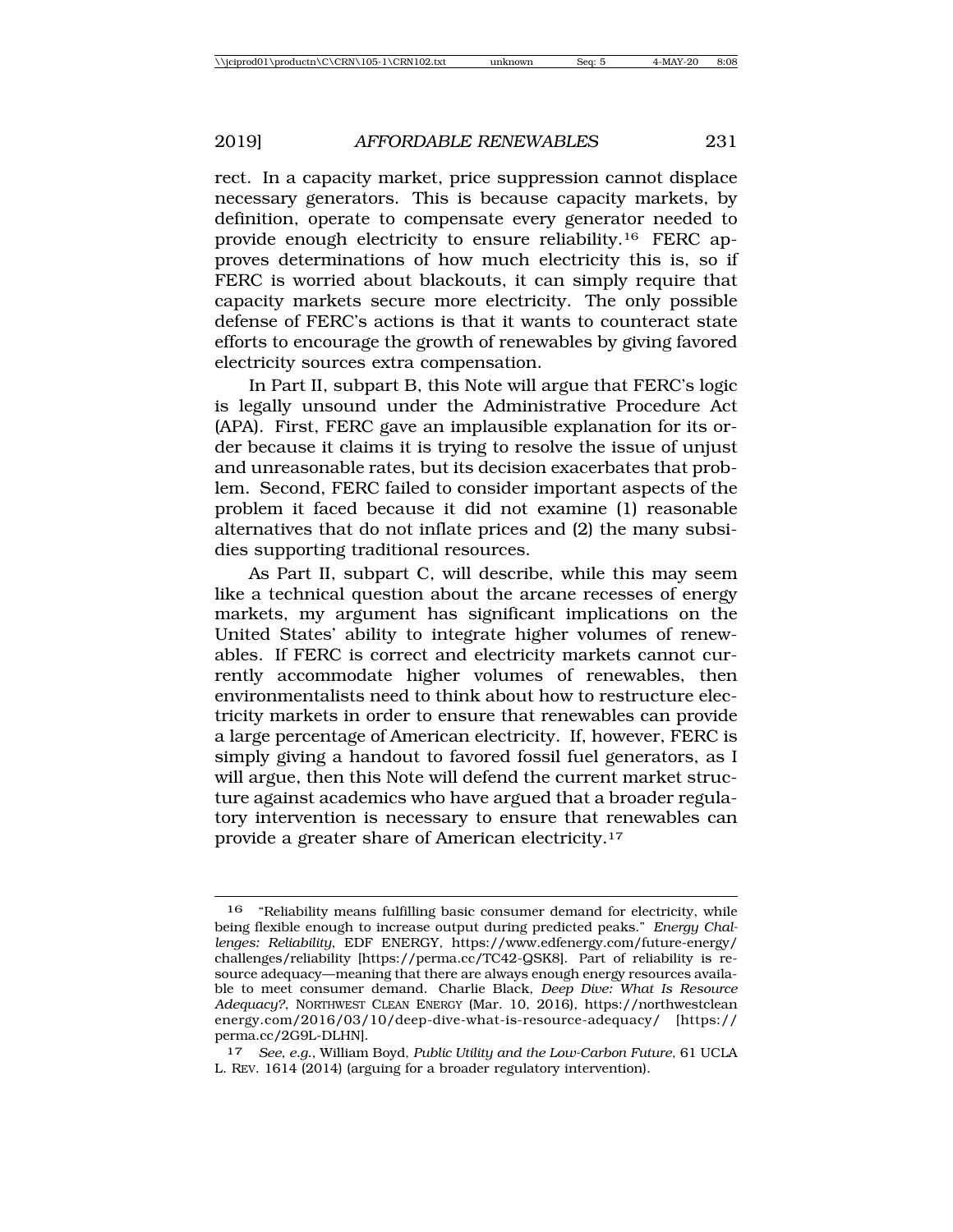#### **BACKGROUND**

Subpart A provides a brief history of FERC's regulation of the electricity grid. Because today's energy markets are a product of FERC's restructuring of the previously uncompetitive electricity industry, this history is important to understanding these somewhat convoluted markets. This Part documents how and why FERC started to promote competition, including how FERC encouraged the development of independent system operators (ISOs)18 and regional transmissions organizations (RTOs)19 like PJM to manage competitive markets. This historical background sheds light on what role entities like PJM play and what relationship FERC has with these entities. Further, it sets the stage for the argument that FERC's MOPR requirement cuts against the very purpose of competitive energy markets, as articulated by FERC itself. By describing the concerns FERC focused on when restructuring the electricity industry, this Part also illuminates what traits of the energy grid—particularly, reliability and low costs for consumers—FERC views as indicators of "just and reasonable"20 rates. This is important to

<sup>18</sup> *See* text accompanying *infra* note 47.

<sup>19</sup> *See* text accompanying *infra* notes 48–49.

Environmental Defense Fund attorney Michael Panfil defines *just and reasonable* for lay readers as "as affordable as possible while maintaining reliability." Michael Panfil, *What Will FERC Do in Wake of Increasingly Affordable Electricity Prices?*, ENVTL. DEFENSE FUND (June 22, 2017), http://blogs.edf.org/energyexchange/2017/06/22/what-will-ferc-do-in-wake-of-increasingly-affordable-electricity-prices/ [https://perma.cc/RTB4-A467]. Neither Congress nor courts have provided a precise, generally applicable definition of *just and reasonable*, but Panfil's definition aligns with how FERC has historically justified its decisions, as subpart A will illuminate. *See* Steve N. Isser, *Just and Reasonable: The Cornerstone of Energy Regulation* 5–6, 38–39 (Energy Law & Econ. Working Paper 2015- 1, June 30, 2015), https://ssrn.com/abstract=2625131 [https://perma.cc/ 2RS3-CSKQ] (noting that the FPA does not define *just and reasonable*, the FPA's legislative history does not shed light on the phrase's meaning, and different Supreme Courts have interpreted the phrase differently and given FERC considerable discretion in applying it); Morgan Stanley Capital Grp. Inc. v. Pub. Util. Dist. No. 1, 554 U.S. 527, 532 (2008) ("The statutory requirement that rates be 'just and reasonable' is obviously incapable of precise judicial definition, and we afford great deference to the Commission in its rate decisions."); *see also infra* Analysis subpart II.A; *cf.* Bruce Campbell, *Energy Policy 101*, CPOWER KNOWLEDGE (Dec. 12, 2016), https://cpowerenergymanagement.com/energy-policy-101-movementelectrons-regulated/ [https://perma.cc/HM58-XNXR] ("While ostensibly the 'just and reasonable' standard may include cost considerations, FERC, like PJM and other RTOs, also has a bias toward reliability and often will accept the RTO filing regardless of cost implications."); LAWRENCE R. GREENFIELD, AN OVERVIEW OF THE FEDERAL ENERGY REGULATORY COMMISSION AND FEDERAL REGULATION OF PUBLIC UTILI-TIES 28, 34, 40 (May 2017), https://www.ferc.gov/about/ferc-does/ferc101.pdf [https://perma.cc/TA55-DPZ5] (ambiguously defining *just and reasonable* as "cost-justified" and "market-justified"). Whether FERC *should* consider reliability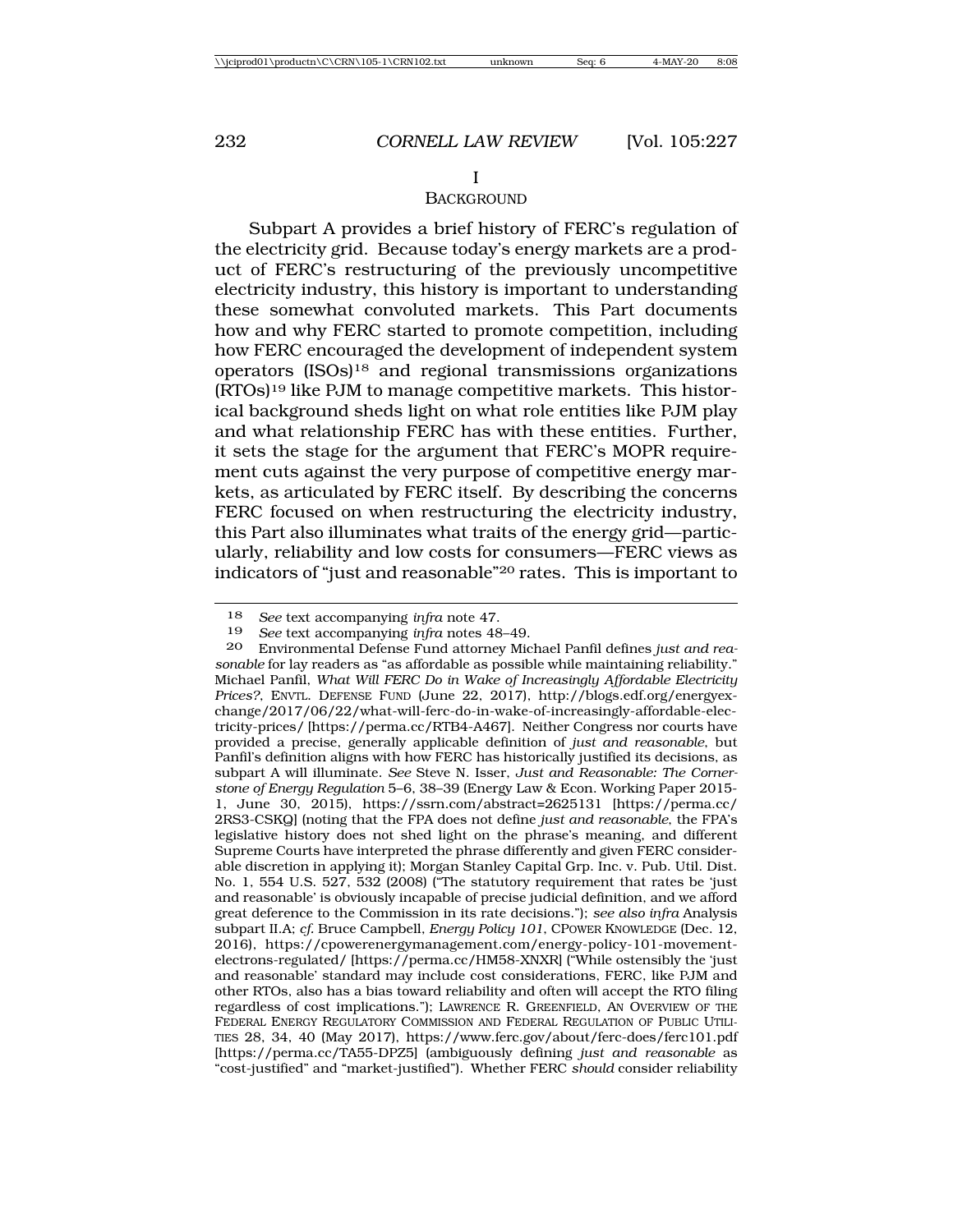understanding FERC's justifications—or lack thereof—for its MOPRs.

Subpart B describes how ISOs and RTOs created capacity markets to address reliability concerns. Through its description of how capacity markets work, it provides background for the argument that capacity markets ensure reliability—without FERC intervening and establishing MOPRs.

Subpart C describes how "price suppression" can occur in capacity markets and how FERC has attempted to combat price suppression by ordering ISOs and RTOs to establish MOPRs. It demonstrates how FERC views price suppression as an economic efficiency and reliability problem yet has never truly justified this viewpoint. Lastly, it tabulates every MOPR that FERC has ever approved of or demanded an ISO or RTO to implement, as well as FERC's "justification" for each MOPR.

A. History of FERC's Regulation of the Electricity Grid

Section 205 of the Federal Power Act (FPA) gives FERC<sup>21</sup> responsibility for ensuring, *inter alia*, that "[a]ll rates and charges made, demanded, or received by any public utility for or in connection with the transmission or sale of electric energy subject to the jurisdiction of the Commission<sup>22</sup> . . . [are] just and reasonable."23 Section 206 of the FPA empowers FERC to, *inter alia*, initiate proceedings to correct any such "rate, charge, or classification . . . or rule, regulation, practice, or contract affecting such rate, charge, or classification [that it finds] unjust  $[or]$  unreasonable."<sup>24</sup> This statutory mandate has not

21 The FPA, passed in 1935, originally vested this responsibility in the Federal Power Commission (FPC), FERC's predecessor. In 1977, Congress restructured the FPC into FERC. *History of FERC*, FERC: STUDENTS CORNER, https:// www.ferc.gov/students/ferc/history.asp [https://perma.cc/MYM6-C2JW].

concerns in evaluating whether rates are just and reasonable is a different question, and some argue that it should not. *See generally* Constellation Mystic Power, LLC, 165 FERC ¶ 61267 (Glick, Comm'r, dissenting) (arguing against FERC's use of its ratemaking authority to address fuel security concerns); Joshua C. Macey, *Rate Regulation Redux* (forthcoming) (on file with author). However, for the purposes of this Note, we will assume that FERC has correctly interpreted the meaning of *just and reasonable* in its statutory mandate and ask whether, even so, FERC acted arbitrarily and capriciously in its MOPR decisions.

<sup>22</sup> FERC has jurisdiction over wholesale rates, while states have jurisdiction over retail rates. 16 U.S.C. § 824(b) (2012) (describing the FPA's applicability to "the sale of electric energy at wholesale in interstate commerce" but not to "any other sale of electric energy"); FERC v. Elec. Power Supply Ass'n, 136 S. Ct. 760 (2016) ("But the law places beyond FERC's power, and leaves to the States alone, the regulation of 'any other sale'—most notably, any retail sale—of electricity."). A wholesale sale is a sale for resale. 16 U.S.C. § 824(d).

<sup>23</sup> 16 U.S.C. § 824d(a).

<sup>24</sup> *Id.* § 824e(a).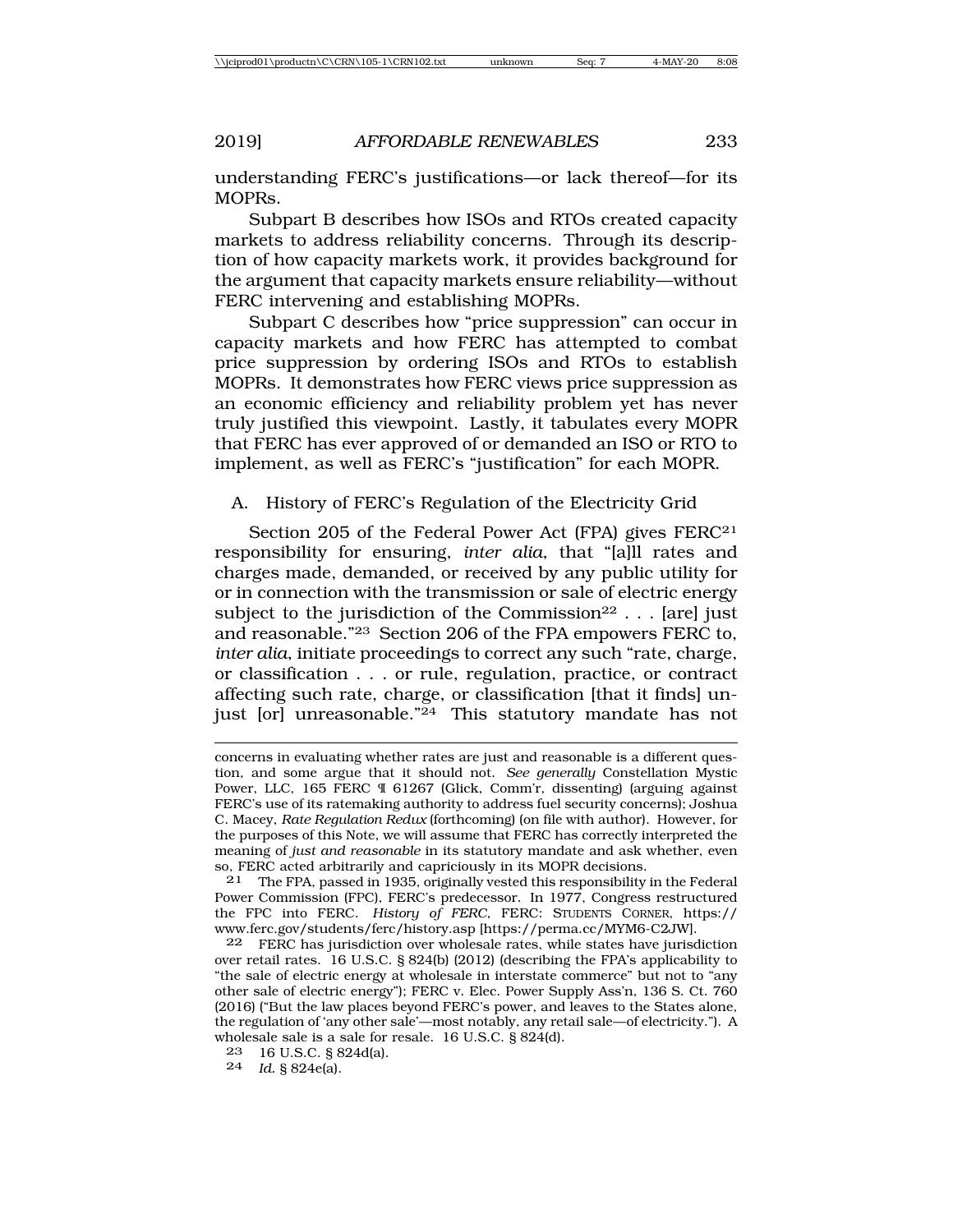changed since Congress passed the FPA in 1935; it has always vested in FERC a duty to protect consumers from energy companies overcharging for their services.25 However, the agency's understanding of what exactly a "just and reasonable" rate entails has evolved over time as FERC has begun to consider new, interconnected goals such as increasing competition and reliability.26

In the wake of the FPA's passage, public utilities<sup>27</sup> owned *all* the electricity generation,<sup>28</sup> transmission,<sup>29</sup> and distribution30 services in their respective service areas—essentially, utilities had regional energy monopolies.31 FERC's predecessor, the FPC,<sup>32</sup> and later FERC itself, prevented utilities from

27 A public utility is "[a]ny organization which provides services to the general public, although it may be privately owned." *Public Utility,* WEX LEGAL DICTIONARY, https://www.law.cornell.edu/wex/public\_utility [https://perma.cc/Q86T-7ZB5] (also noting that "[p]ublic utilities are allowed certain monopoly rights because of the practical need to service entire geographic areas with one system, but they are regulated").

28 FERC defines *generation* as "[t]he act of producing electrical energy from other forms of energy (such as thermal, mechanical, chemical or nuclear)." *Generation*, FERC GLOSSARY, https://www.ferc.gov/resources/glossary.asp [https:// perma.cc/382R-VG9H] (last updated Mar. 15, 2016).

29 FERC defines *transmission* as "[m]oving bulk energy products from where they are produced or generated to distribution lines that carry the energy products to consumers." *Transmission*, FERC GLOSSARY, https://www.ferc.gov/resources/glossary.asp [https://perma.cc/382R-VG9H] (last updated Mar. 15, 2016).

30 FERC defines electric *distribution* as "the act of distributing electric power using low voltage transmission lines that deliver power to retail customers." *Distribution*, FERC GLOSSARY, https://www.ferc.gov/resources/glossary.asp [https:/ /perma.cc/382R-VG9H] (last updated Mar. 15, 2016).

31 *See* EISEN ET AL., *supra* note 4, at 458. During this time period, regulators viewed electricity generation, transmission, and distribution as natural monopolies, meaning that they thought it was most efficient for each geographical market to have only one vertically integrated utility providing all these services. *See id.* Because, in any given region, the same utility would build and operate generation and transmission, the utility would simply transmit the electricity produced by its own generators instead of purchasing energy from other energy generators. *Id.* Due to this absence of competition, FERC regulated the prices utilities could charge, establishing rates based on the actual costs incurred by the utilities in providing service through a process called cost-of-service regulation. New York v. FERC, 535 U.S. 1, 5 (2002); Hon. Richard D. Cudahy, *PURPA: The Intersection of Competition and Regulatory Policy*, 16 ENERGY L.J. 419, 422 (1995).

32 *See supra* note 20.

<sup>25</sup> *About FERC*, *supra* note 1; Lynn Hargis, *The Federal Power Act*, CITIZEN, https://www.citizen.org/sites/default/files/federal\_power\_act\_factsheet.pdf [https://perma.cc/35CU-P5KH] ("The Federal Power Act [was] passed to protect consumers from excessive wholesale electricity rates.").

<sup>26</sup> *See* Order No. 2000, Regional Transmission Organizations, 89 FERC ¶ 61,285, at \*18 (1999) (to be codified at 18 C.F.R. pt. 35) [hereinafter Order No. 2000] ("The transition to new market structures has resulted in new challenges and circumstances.").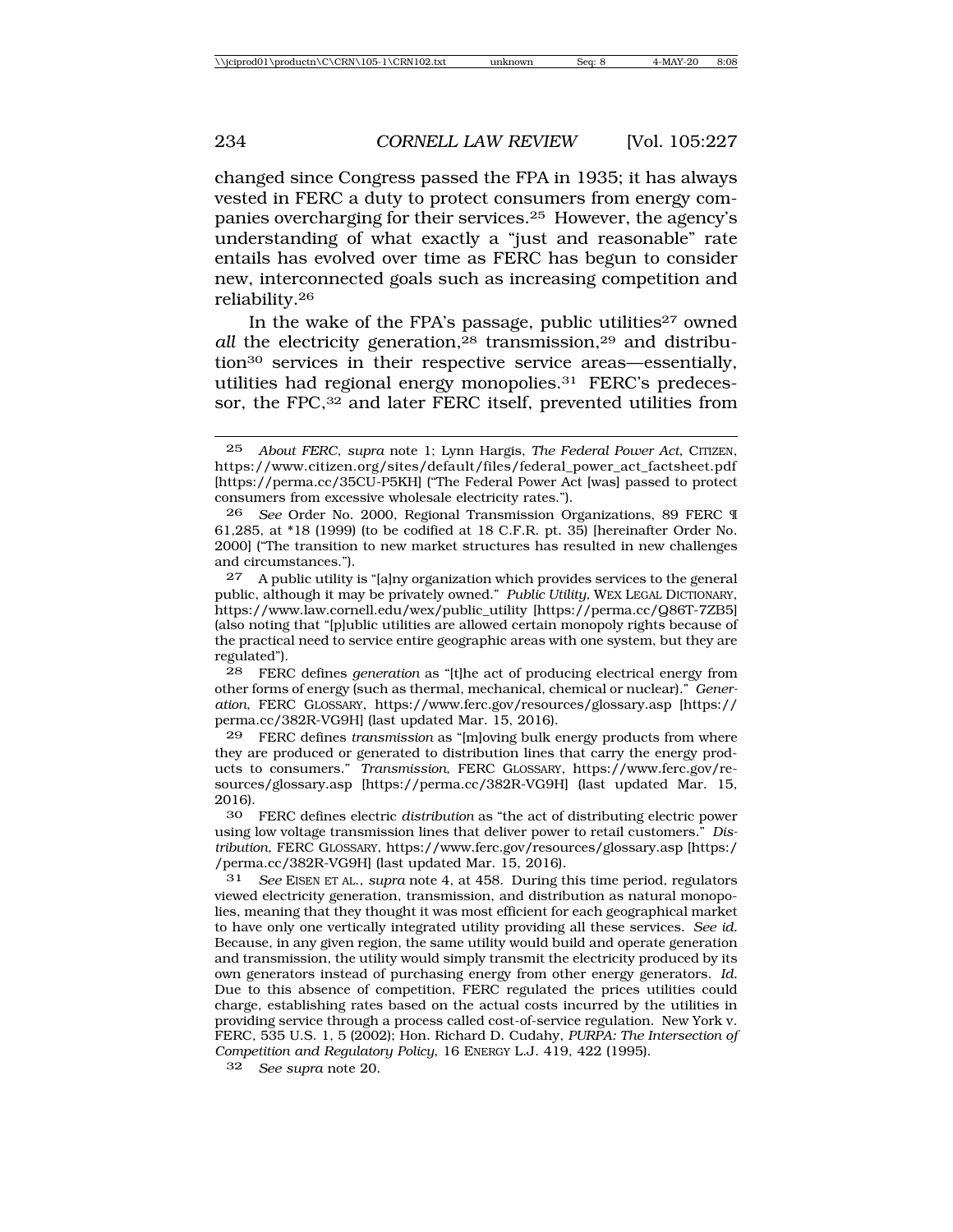using their monopoly power to charge inflated electricity prices by requiring them to charge just and reasonable rates determined by the Commission in ratemaking proceedings.<sup>33</sup> FERC34 calculated just and reasonable rates for these utilities by determining what price would cover the actual costs a utility incurred in providing services and allow the utility to earn a reasonable profit.35

However, starting in the late 1970s, Congress and FERC started to restructure the electric utility industry.36 Through both its implementation of the Public Utility Regulatory Policies Act of 1978<sup>37</sup> and its own initiatives, FERC paved the way for new generators to compete with utilities.38 FERC increasingly viewed competition as a means of producing just and reasonable rates because it can ensure that consumers pay low costs without sacrificing reliability, pushing out unneeded, uneconomic generators.39 FERC started allowing certain generators

34 State public utilities have also played this role.

35 This calculation did not take into consideration market forces such as supply and demand.

36 *See* EISEN ET AL., *supra* note 4, at 626–27, 630; *Electric Competition*, *supra* note 13; Order Terminating Rulemaking Proceeding, Initiating New Proceeding, and Establishing Additional Procedures (Jan. 8, 2018), at 3, https://www.ferc. gov/CalendarFiles/20180108161614-RM18-1-000.pdf [https://perma.cc/SQZ3- RAUR].

37 16 U.S.C. §§ 2601–45.

38 In 1978, Congress enacted the Public Utilities Regulatory Policies Act, which facilitated competition by requiring utilities to buy or sell electricity from cogenerators or small power producers seeking to enter the market, as long as doing so is economically feasible for the utilities. 16 U.S.C. § 824a-3; *see also* Cudahy, *supra* note 31, at 422 (noting that "the statute contained measures that encouraged cogeneration and facilitated the entry of renewable energy sources into the market"); EISEN ET AL., *supra* note 4, at 631. FERC defines a *cogenerator* as "[a] generating facility that produces electricity and another form of useful thermal energy (such as heat or steam), that is used for industrial, commercial, heating, or cooling purposes." *Cogenerator*, FERC GLOSSARY, https:// www.ferc.gov/resources/glossary.asp [https://perma.cc/382R-VG9H] (last updated Mar. 15, 2016). A small power producer is a renewable energy facility with a small generation capacity. Cudahy, *supra* note 31, at 422; *see also* EISEN ET AL., *supra* note 4, at 631. As more new generators without monopoly power entered the market, FERC began to consider basing rates on market forces instead of a price determined by regulators based on cost of service. EISEN ET AL., *supra* note 4, at  $633.$ 

39 *See* Order No. 2000, *supra* note 26, at \*3 (noting that "[c]ompetition in wholesale electricity markets is the best way to protect the public interest and ensure that electricity customers pay the least price possible for reliable service" in an order promoting competitive market structures pursuant to FERC's Section 205 authority to ensure just and reasonable rates, *inter alia*); Elizabethtown Gas Co. v. FERC, 10 F.3d 866, 870 (D.C. Cir. 1993) ("[W]e have indicated that when

<sup>33</sup> This system is called cost-of-service regulation. *See* EISEN ET AL., *supra* note 4, at 455–500; Order Terminating Rulemaking Proceeding, Initiating New Proceedings, and Establishing Additional Procedures, 162 FERC ¶ 61,012, at \*4  $\frac{(2018)}{34}$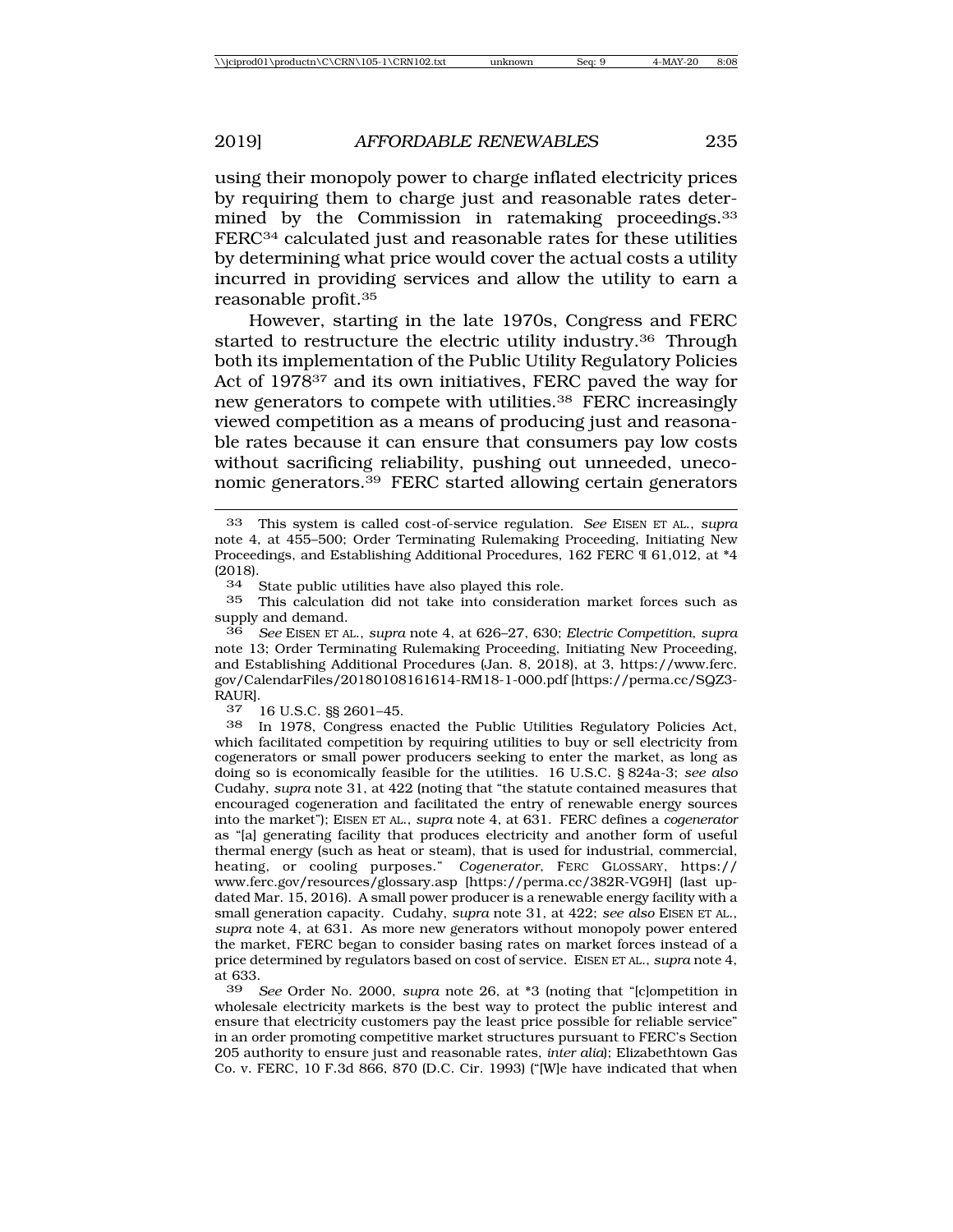without market power<sup>40</sup> to negotiate their own rates with purchasers and presumed that the negotiated rates were just and reasonable.41

However, these generators faced an obstacle to transmitting their electricity—transmission lines were still controlled by public utilities that owned their own competing generation facilities—so Congress increased FERC's jurisdiction over transmission through the federal Energy Policy Act of 1992.42 With its expanded authority, FERC issued Order No. 888, requiring public utilities to offer competing generators the same access to their transmission services that they afford their own generators.43 Under Order No. 888, each utility must file an "open

there is a competitive market the FERC may rely upon market-based prices in lieu of cost-of-service regulation to assure a just and reasonable' result."); Tejas Power Corp. v. FERC, 908 F.2d 998, 1004 (D.C. Cir. 1990) ("In a competitive market, where neither buyer nor seller has significant market power, it is rational to assume that the terms of their voluntary exchange are reasonable, and specifically to infer that the price is close to marginal cost, such that the seller makes only a normal return on its investment"); *Electric Competition*, *supra* note 13 (describing competition as FERC's current primary approach to its "core responsibility" of "guard[ing] the customer from exploitation by non-competitive electric power companies"); EISEN ET AL., *supra* note 4, at 630 (describing how FERC embraced competition "as a way to improve economic efficiency"); *cf.* 16 U.S.C. § 2601 (describing the Public Utilities Regulatory Policy Act as "a program to improve . . . the reliability of electric service," *inter alia*).

40 Market power is "the ability of a firm to set prices above competitive rates." EISEN ET AL., *supra* note 4, at 507. <sup>41</sup> *See* Dartmouth Power Assoc. Ltd. P'ship, 53 FERC ¶ 61,117 (1990); EISEN

ET AL., *supra* note 4, at 507. These negotiated rates are called market-based rates. EISEN ET AL., *supra* note 4, at 507. To obtain authorization to charge market-based rates, a utility must submit a filing to FERC under Section 205 of the FPA demonstrating that the utility does not have market power. *What Do I Include in My Application? What Requirements Apply?*, FERC, https://www.ferc.gov/industries/electric/gen-info/mbr/filings/initial-applications/what-to-include.asp [https://perma.cc/TVK7-HJKQ] (last updated Nov. 15, 2017). Utilities charging market-based rates do not have to undergo ratemaking proceedings.<br>42 See Order No. 888 75 FERC 9.61.080 (1996) App. G. bttps:

42 *See* Order No. 888, 75 FERC ¶ 61,080 (1996), App. G, https://www.ferc .gov/legal/maj-ord-reg/land-docs/rm95-8-0ad.txt [https://perma.cc/RVE4- D567] (containing FERC's analysis concluding that the Act gave it jurisdiction over "the rates, terms and conditions of the unbundled transmission in interstate commerce, by a public utility, of electric energy to an end user"). Following EPAct 1992, FERC used this authority in multiple decisions. *See, e.g.*, Fla. Mun. Power Agency, 65 FERC ¶ 61,125 (1993) (ruling on transmission service agreements).

43 *See* EISEN ET AL., *supra* note 4, at 642; *see generally* Order No. 888, *supra* note 42 (requiring public utilities to offer competing generators the same access to their transmission services that they afford their own generators).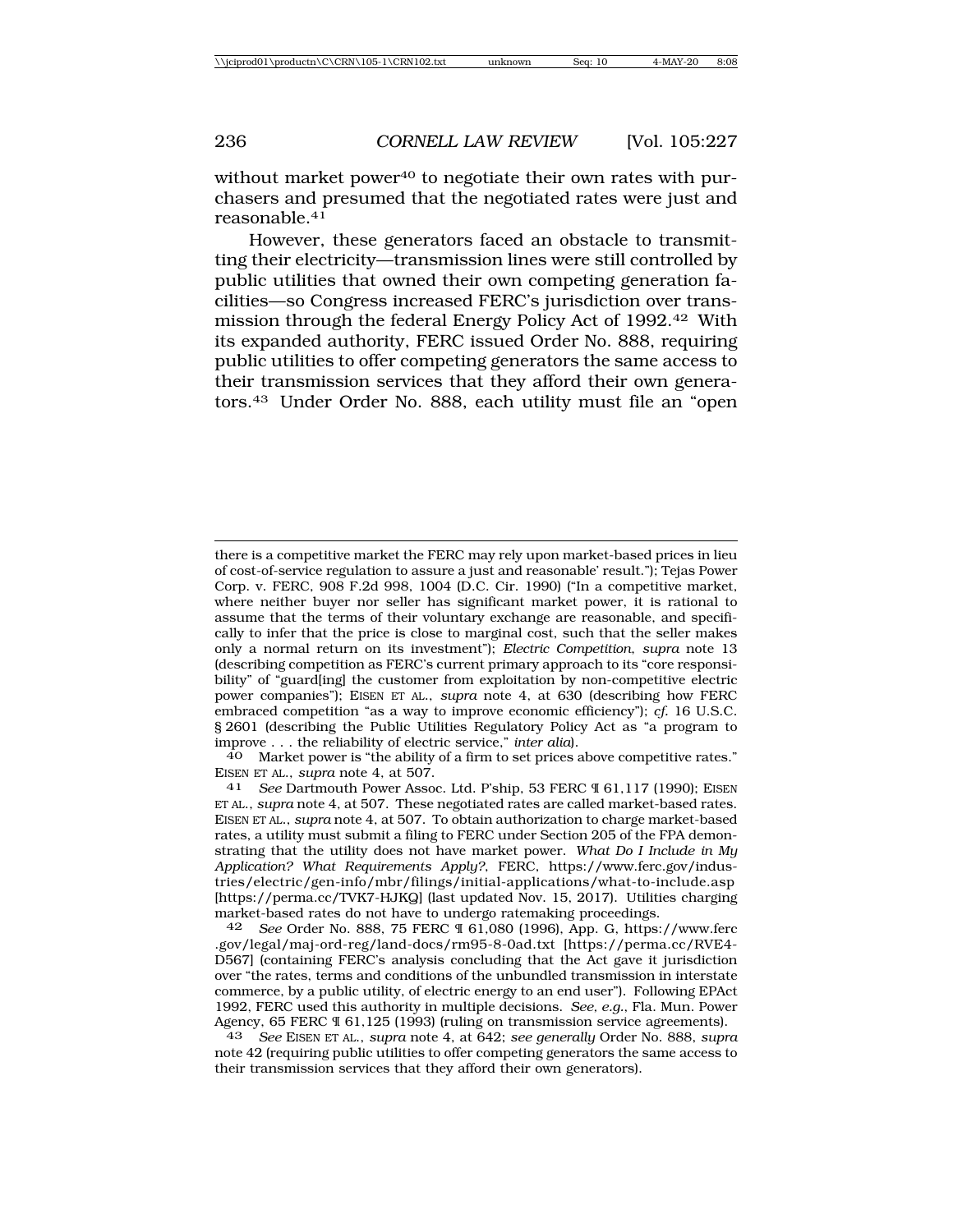access44 transmission tariff"45 that FERC can approve or deny, and this tariff must contain the minimum terms and conditions of the utility's transmission service, including the transmission rates.46

In Order No. 888, FERC not only required utilities to give competitors access to their transmission lines but also mandated "functional unbundling"—essentially requiring a degree of separation between a utility's generation and transmission services.<sup>47</sup> FERC suggested that groups of utilities achieve functional unbundling by forming nonprofit, third-party regional entities called Independent System Operators (ISOs) to manage their transmission lines.48 ISOs—and Regional Transmissions Organizations (RTOs),<sup>49</sup> which are essentially equivalent organizations meeting updated standards FERC promulgated in Order No. 200050—make decisions about what generators can use transmission lines at what times by manag-

47 *Functional unbundling* means that (1) the utility's generators must pay the same rate for transmission as other generators, (2) the utility must set separate rates for generation and transmission, and (3) the utility's generators cannot receive insider information on the utility's transmission services. Order No. 888, *supra* note 42, at 57.

48 *Id.* at 279, 283 (noting that "we wish to encourage the formation of properly-structured ISOs" and "[a]n ISO is an operator of a designated set of transmission facilities"). Generally, utilities that form an ISO still own and have fiduciary interests in their respective transmission lines, but they allow the ISO to make all decisions regarding the transmission lines' operation. *Id.* at 281. The operational functions performed by ISOs include the "determination of appropriate system expansions, transmission maintenance, administering transmission contracts, operation of a settlements system, and operation of an energy auction." *Id.* at  $\frac{284}{49}$ 

49 PJM is an RTO. *Statistics at a Glance Fact Sheet, supra* note 6.

50 Order No. 2000, *supra* note 26. One notable distinction between Order No. 888 and Order No. 2000 is the requirement that RTOs span multiple states. EISEN ET AL., *supra* note 4, at 656.

<sup>44</sup> In general, *open access* "refers to FERC fostering competition and transparency." *Open Access Podcast Description*, FED. ENERGY REG. COMM'N, https:// itunes.apple.com/us/podcast/open-access/id1202943507?mt=2 [https:// perma.cc/JBC7-2X4W] (downloaded using iTunes).

<sup>45</sup> Here, *tariff* means "a statement of (1) electric service . . . offered on a generally applicable basis, (2) rates and charges for or in connection with that service, and (3) all classifications, practices, rules, or regulations which in any manner affect or relate to the aforementioned service, rates, and charges." 18 C.F.R. § 35.2(c)(1) (2018).

<sup>46</sup> EISEN ET AL., *supra* note 4, at 650; Order No. 888, *supra* note 42, at 777. Order No. 888 provided utilities with a *pro forma* open access transmission tariff (OATT) containing the non-price terms and conditions that OATTs should include, and later orders amended the *pro forma* OATT. *Open Access Transmission Tariff (OATT) Reform*, FERC, https://www.ferc.gov/industries/electric/indus-act/oattreform.asp [https://perma.cc/A6TN-BJ7H] (last updated Sept. 25, 2018); *see generally Pro Forma OATT*, FERC, https://www.ferc.gov/industries/electric/indus-act/oatt-reform/pro-forma-OATT.pdf?csrt=17238740116495828819 [https://perma.cc/X3Q7-UHZ2] (last updated July 18, 2013).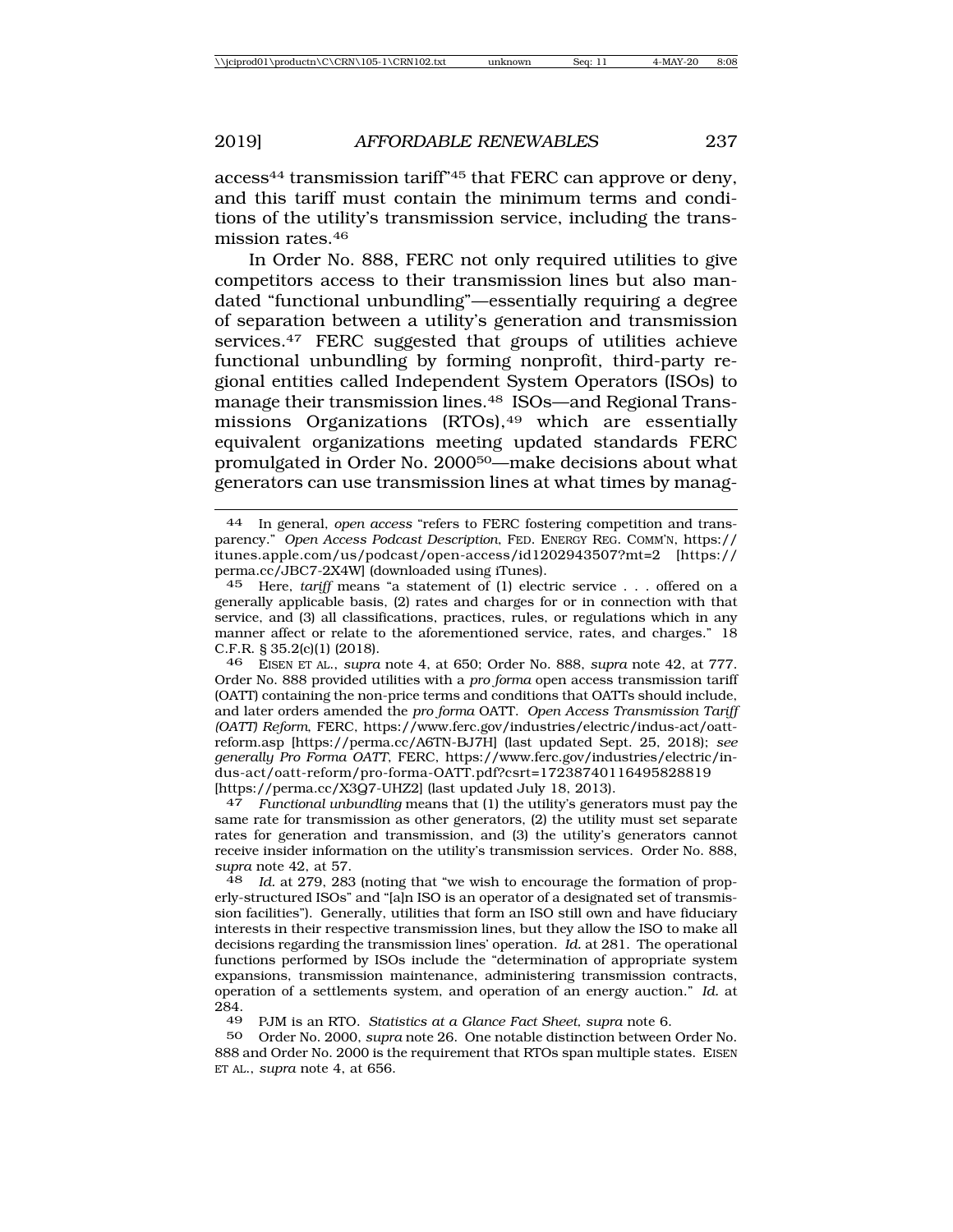ing regional energy markets spanning the service areas of multiple utilities.51 Generators and wholesale purchasers called Load Serving Entities (LSEs)<sup>52</sup> participate in these markets.<sup>53</sup> In the typical energy market managed by an ISO or RTO, each generator submits a bid stating what amount of energy it can provide at what price, and each LSE submits a bid stating how much energy it needs to satisfy consumer demand.54 ISOs and RTOs then accept the lowest-cost combination of bids from generators that can meet the LSEs' demands.55

ISOs and RTOs are subject to FERC oversight and must submit tariffs<sup>56</sup> describing the rules governing their transmission and market services.<sup>57</sup> Using its FPA Section 205 authority, FERC reviews tariff filings, issues orders approving or approving in part tariffs that it finds to be just and reasonable, and rejects or suspends the effectiveness of tariffs it finds unjust and unreasonable.<sup>58</sup> If an ISO or RTO seeks to modify its tariff, it must again submit a filing describing its proposed revisions to FERC, which FERC can similarly approve in whole or part, reject, or suspend under Section 205.59 If FERC finds that a tariff or tariff revisions are unjust and unreasonable, it can further act under Section 206 of the FPA to initiate a proceeding to determine what changes would make the tariff just and reasonable.60 If third parties—such as market partici-

<sup>51</sup> EISEN ET AL., *supra* note 4, at 652; Order No. 888, *supra* note 42 (noting that the ISO should schedule).

<sup>52</sup> FERC defines *load-serving entity* as "[a]ny entity, including a load aggregator or power marketer, that serves end-users within a control area and has been granted the authority or has an obligation pursuant to state or local law, regulation, or franchise to sell electric energy to end-users located within the control area." *Load-Serving Entity (LSE)*, FERC GLOSSARY, https://www.ferc.gov/marketassessments/guide/glossary.asp [https://perma.cc/KS28-MZLE] (last updated Mar. 15, 2016). Essentially, LSEs are purchasers of energy in wholesale markets that sell energy to end-use consumers. EISEN ET AL., *supra* note 4, at 652*.*

<sup>53</sup> EISEN ET AL., *supra* note 4, at 652.

<sup>54</sup> *Id.*

<sup>55</sup> *Id.*

<sup>56</sup> See *supra* note 45 for the definition of *tariff*.

<sup>57</sup> *See Energy Policy 101*, *supra* note 20; *e.g.*, *Transmission, Markets, and Service Tariff*, ISO NEW ENGLAND, https://www.iso-ne.com/participate/rules-procedures/tariff [https://perma.cc/5VX3-LTSU].

<sup>58</sup> *See* GREENFIELD, *supra* note 20, at 28, 34, 40.

<sup>59</sup> *Id.*

<sup>60</sup> *E.g.*, Joseph W. Lowell et al., *FERC Order on Subsidized Generation Could Remake PJM Capacity Market*, MORGAN LEWIS: POWER & PIPES BLOG (July 11, 2018), https://www.morganlewis.com/blogs/powerandpipes/2018/07/ferc-order-onsubsidized-generation-could-remake-pjm-capacity-market/ [https://perma.cc/ 7BWY-GRL8]. Under Section 206 of the FPA, FERC can initiate a proceeding on its own or in response to a complaint to ensure that rates are just and reasonable. 16 U.S.C. § 824e (2012).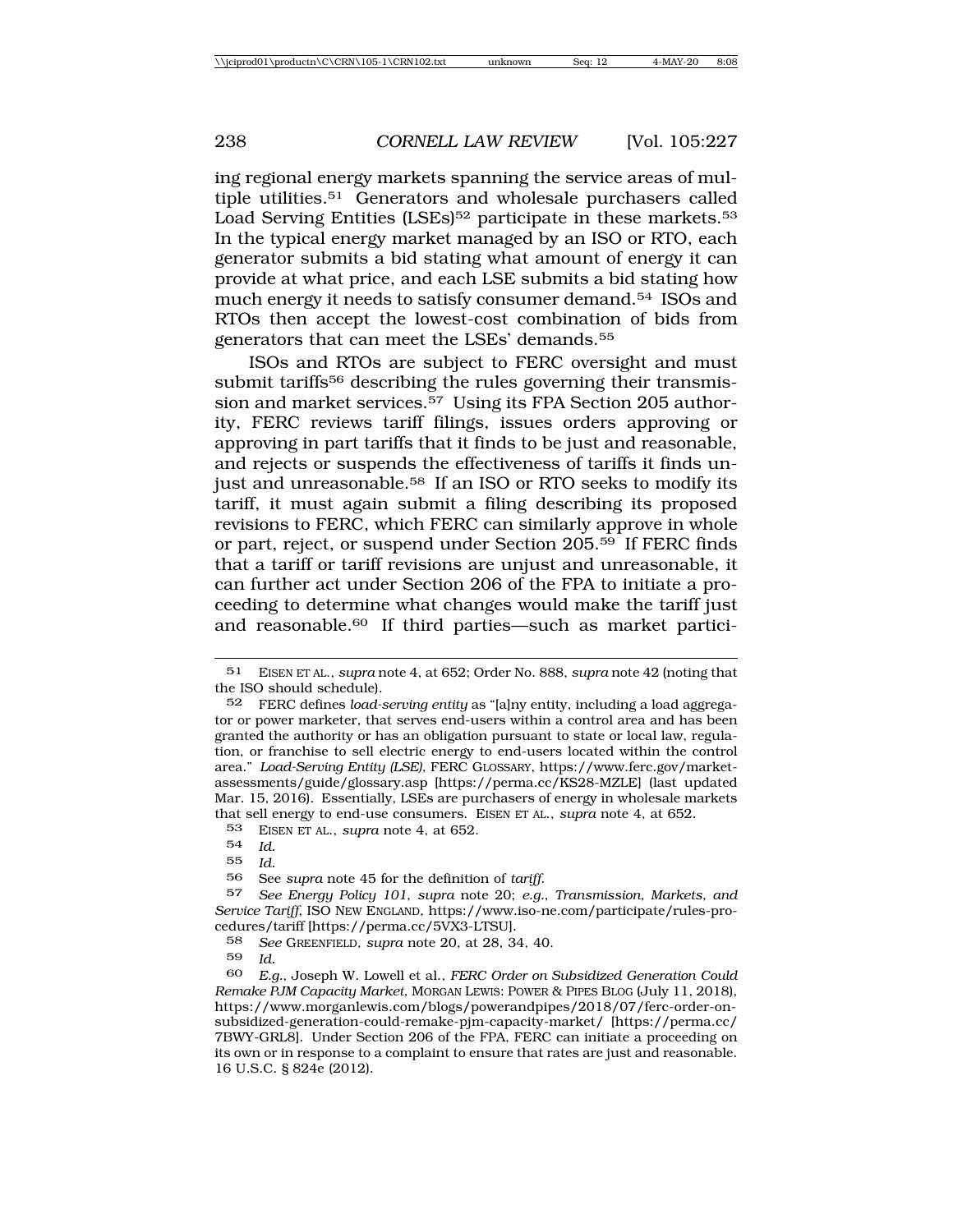pants—believe an RTO's or ISO's tariff is unjust and unreasonable, they can also file a complaint against an RTO or ISO requesting that FERC modify the RTO or ISO's tariff under Section 206.61 Third-party complaints often motivate ISOs and RTOs to submit proposed tariff revisions, and FERC will frequently consider the complaints together with the tariff revisions when deciding what actions to take.<sup>62</sup>

FERC tasked ISOs and RTOs with maintaining the reliability of their electricity grids and has demonstrated that it views reliability, along with cost concerns, as relevant to whether these entities' tariffs are just and reasonable.63 Through the Energy Policy Act of 2005,64 Congress echoed FERC's concerns about reliability by adding Section 215 to the FPA.65 Section 215 gave FERC the authority to certify an electric reliability organization to establish and enforce mandatory reliability standards, subject to FERC review.66 FERC certified the North American Electric Reliability Corporation (NERC) and has since approved over 100 mandatory reliability standards developed by NERC.<sup>67</sup>

<sup>61</sup> GREENFIELD, *supra* note 20, at 40.

<sup>62</sup> Calpine Corp. v. PJM Interconnection, L.L.C., 163 FERC ¶ 61236, at \*9 (June 29, 2018).<br>63 See Order

<sup>63</sup> *See* Order No. 2000, *supra* note 26, at 21 (noting that "ISOs are significant institutions to assure both electric system reliability and competitive generation markets" and that "RTOs would improve grid reliability"); *see also* Order No. 888, *supra* note 42, at 282 (stating that "ISOs should be responsible for ensuring that services . . . can be provided reliably"); Hughes v. Talen Energy Mktg., LLC, 136 S. Ct. 1288, 1292 (2016) ("To ensure reliable transmission of electricity from independent generators to LSEs, FERC has charged nonprofit entities, called Regional Transmission Organizations (RTOs) and Independent System Operators (ISOs), with managing certain segments of the electricity grid."); PJM Interconnection, L.L.C., 117 FERC ¶ 61331, 62652 (Dec. 22, 2006) (beginning a decision about a RTO's tariff by stating, "As the energy needs of participants in competitive markets subject to our jurisdiction continue to grow, the Commission must ensure just and reasonable rates by requiring that the energy supply continues to meet these growing needs."). FERC also considers whether an ISO or RTO's rules promote "efficiency in the marketplace." Order No. 888, *supra* note 42, at 283; *cf.* Order No. 2000, *supra* note 26, at 1 ("The Commission's goal is to promote efficiency in wholesale electricity markets . . . .").

<sup>64</sup> 42 U.S.C. §§ 15801–16538.

FERC, RELIABILITY PRIMER 5 (2016), https://www.ferc.gov/legal/staff-reports/2016/reliability-primer.pdf [https://perma.cc/9N56-6C38].

<sup>66</sup> 16 U.S.C. § 824o.

<sup>67</sup> FERC, *supra* note 65, at 6.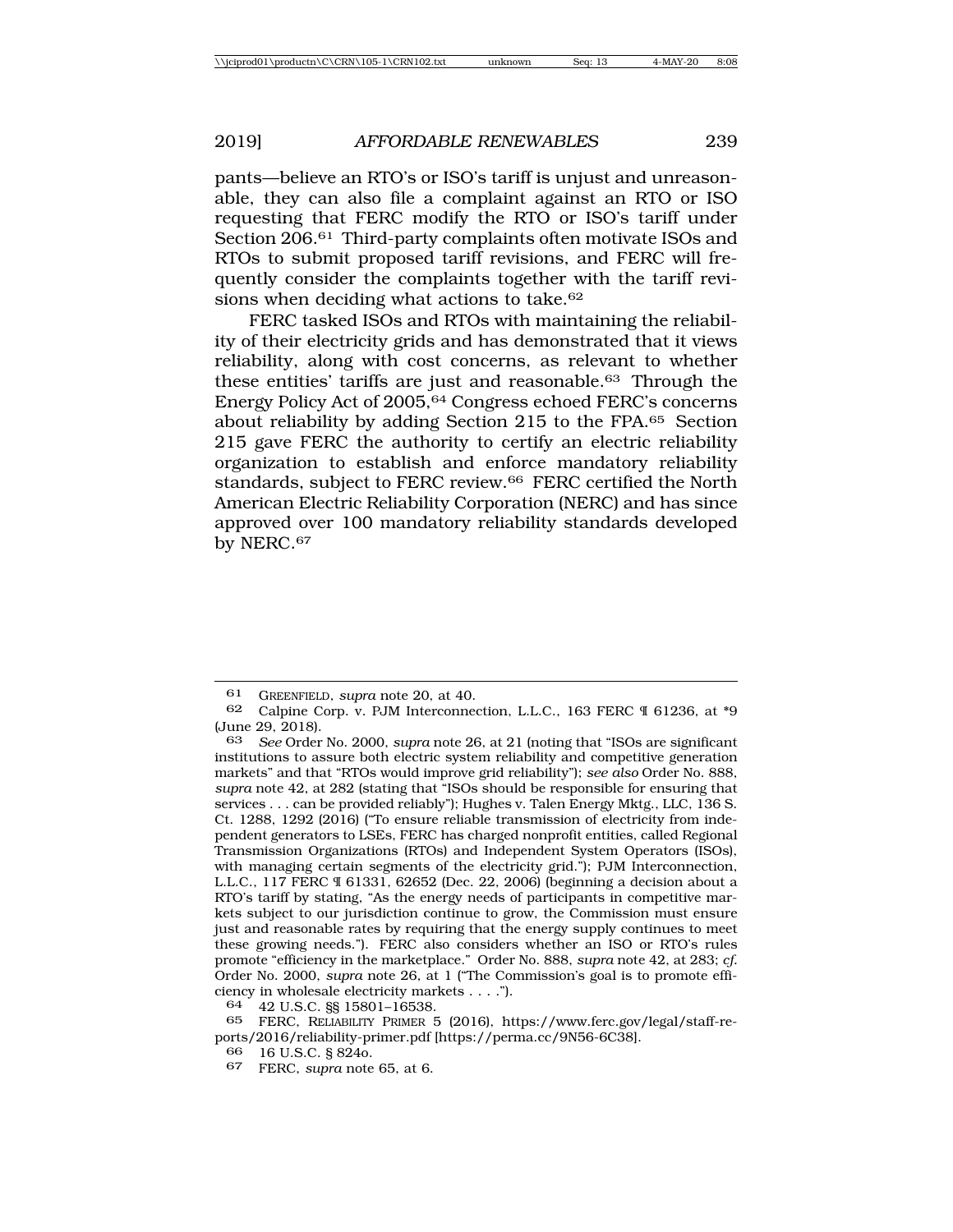#### B. Capacity Markets

To meet FERC's requirement that they ensure reliability,  $68$ some ISOs and RTOs manage not only energy markets<sup>69</sup> but also capacity markets.70 Electric capacity is the amount of electricity a resource can provide on-demand when the grid needs extra energy to prevent consumers from losing power<sup>71</sup> due to generator outages, demand spikes, or other forms of system stress.72 A resource selling capacity is selling the commitment to make a certain amount of power available for ondemand use73 during a specified time period, usually a year (the "commitment period").74

69 Through energy markets, load serving entities (LSEs) buy energy wholesale and resell that energy to consumers at retail prices. Adam James, *Explainer: How Capacity Markets Work*, ENERGY NEWS NETWORK (June 17, 2013), https://energy news.us/2013/06/17/midwest/explainer-how-capacity-markets-work/ [https:/ /perma.cc/2QCG-5FRP].<br>70 See William W. Ho

See William W. Hogan, *Electricity Market Design Energy and Capacity Markets and Resource Adequacy* (Sept. 1, 2015), https://sites.hks.harvard.edu/fs/ whogan/Hogan\_EUCI\_090115.pdf [https://perma.cc/T7N3-GCPV].<br><sup>71</sup> Most U.S. electricity consumers expect to have nower whene

Most U.S. electricity consumers expect to have power whenever they need it, so power outages result in public outcry. *E.g.*, Emily Alpert Reyes et al., *Hundreds of Customers Are Still Without Power as Hot and Angry Angelenos Fume at the DWP*, L.A. TIMES (July 19, 2018, 5:55 PM), https://www.latimes.com/local/ lanow/la-me-dwp-power-out-20180709-story.html [https://perma.cc/AM96- 4FNR] (describing the anger of a homeowner who had to spend two nights in hotel "worrying about the food and the frozen breast milk spoiling in her fridge" and a storeowner who lost frozen and refrigerated inventory as a result of power outages).<br> $72 S_f$ 

72 *See, e.g.*, Connecticut DPUC v. FERC, 569 F.3d 477, 479 (D.C. Cir. 2009) (defining capacity not as "electricity itself" but as the "ability to produce it when necessary"); *Capacity Market (RPM)*, PJM, https://learn.pjm.com/three-priorities/buying-and-selling-energy/capacity-markets.aspx [https://perma.cc/ SW7L-YDN2]; James, *supra* note 69. In a reliable system, there will usually be idle capacity, but all capacity may be used during peak demand.

Other causes of power outages include wildlife, storms, tree limbs, vehicles, and construction equipment damaging electrical equipment. *What Causes Power Outages?*, WESTAR ENERGY, https://www.westarenergy.com/outage-causes [https://perma.cc/WKT9-S8PD]; Mike Jacobs, *13 of the Largest Power Outages in History—and What They Tell Us About the 2003 Northeast Blackout*, UNION OF CONCERNED SCIENTISTS (Aug. 8, 2013), https://blog.ucsusa.org/mike-jacobs/ 2003-northeast-blackout-and-13-of-the-largest-power-outages-in-history-199 [https://perma.cc/325R-9LZX].

73 This means that a generation resource will make sure it has generators connected to the grid that are not in full use but can start operating when needed. A generation resource may build additional generators or upgrade existing generators to expand how much capacity it can provide.

74 CHARLES RIVER ASSOCIATES, *supra* note 68, at 13.

<sup>68</sup> Capacity markets address the issue of resource adequacy, an important part of reliability. CHARLES RIVER ASSOCIATES, A CASE STUDY IN CAPACITY MARKET DESIGN AND CONSIDERATIONS FOR ALBERTA 8 (2017), https://www.aeso.ca/assets/ Uploads/CRA-AESO-Capacity-Market-Design-Report-03302017-P1.pdf [https:// perma.cc/P82U-8YPR]. Resource adequacy means that there is enough available energy to satisfy demand at all times. *Id.*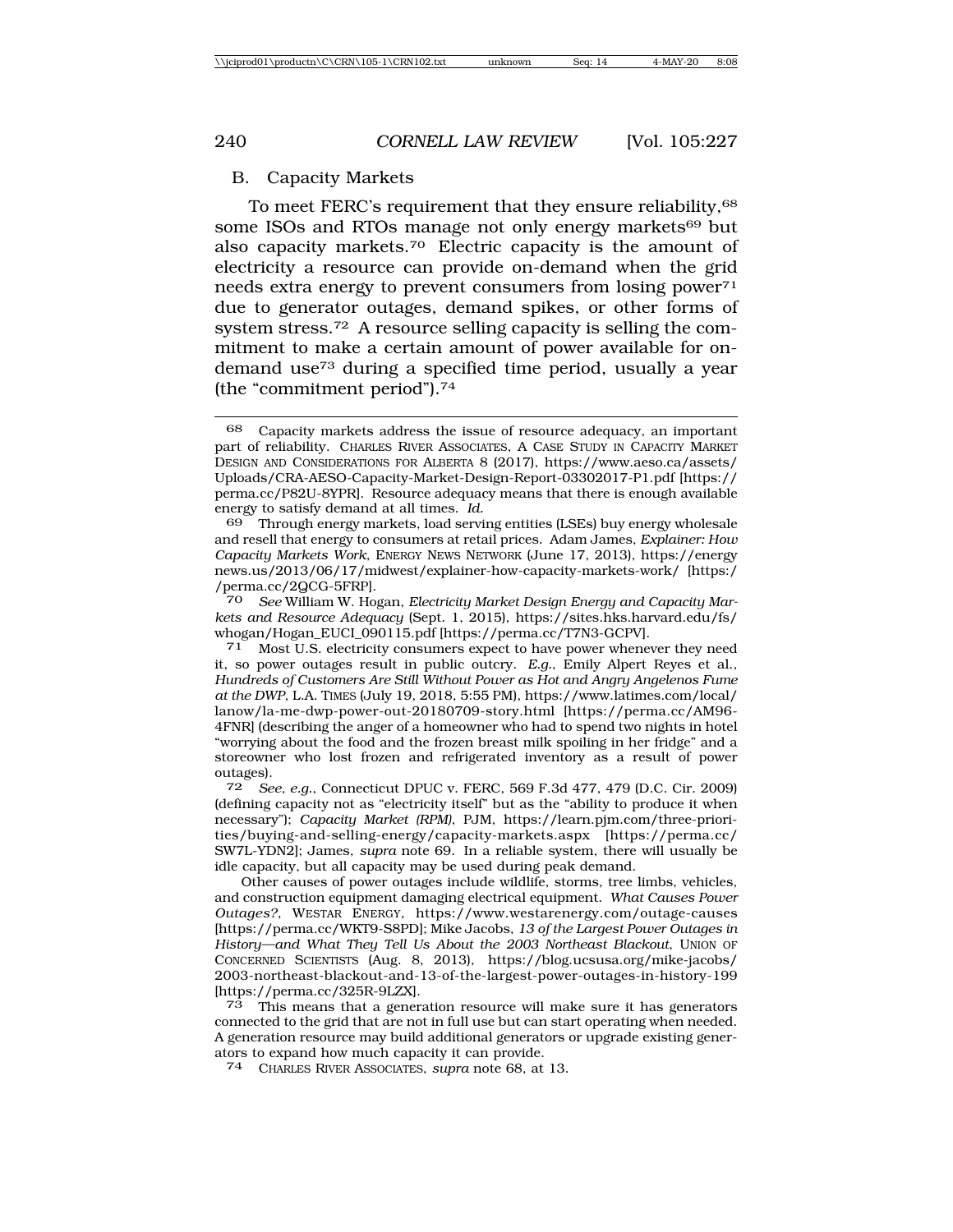An ISO or RTO operating a capacity market (hereinafter, "the grid operator") forecasts what peak demand75 will be for LSEs during a commitment period occurring a certain number of months or years in the future.76 To ensure that LSEs have enough capacity available to reliably provide electricity to their customers during peak demand even if the grid experiences unexpected stresses,<sup>77</sup> the grid operator mandates that LSEs meet capacity requirements.78 An LSE's capacity requirement reflects how much capacity would cover its forecasted peak demand plus a "reserve margin," an extra amount of power meant to ensure that enough energy is available during worstcase conditions.79 In U.S. capacity markets, the reserve margin is calculated to prevent outages from occurring more than 0.1 days/year, based on the "one day in ten years" Loss of (Firm) Load Expectation required in NERC's Reliability Standards.<sup>80</sup>

The grid operator actively ensures that the LSEs in its market meet their capacity requirements by securing capacity for the LSEs through capacity auctions.81 This paragraph will explain how capacity auctions work, and the following paragraph will provide a clarifying example. At the onset of each auction,

This number of months or years is called the "forward period." James, *supra* note 69. The forward period is generally long enough to allow generation resources to invest in building new capacity (i.e., three years). *Id.* <sup>77</sup> I.e., generator outages.

<sup>75</sup> *Peak demand* is "the amount of power required to supply customers at times when need is greatest." *Peak Load, Peak Demand*, ENERGY.GOV, https:// www.energy.gov/oe/activities/technology-development/energy-storage [https:// perma.cc/HGZ4-5D3W]. System operators account for expected load growth (growth in energy demand) when calculating peak demand. U.S. DEP'T OF ENERGY, MAINTAINING RELIABILITY IN THE MODERN POWER SYSTEM 7 (2016), https://www.energy.gov/sites/prod/files/2017/01/f34/Maintaining%20Reliability%20in %20the%20Modern%20Power%20System.pdf [https://perma.cc/8W7B-KCZP].

<sup>78</sup> SALLY HUNT, MAKING COMPETITION WORK IN ELECTRICITY (2002), http://regulationbodyofknowledge.org/wp-content/uploads/2013/03/Hunt\_Making\_Competition\_Work.pdf [https://perma.cc/4AM8-FEGB].

<sup>79</sup> The capacity requirement is calculated using the following formula: (*forecasted peak demand*)  $\cdot$  (1 + *X*), where *X* is "a reserve margin, sufficient to meet some preplanned level of reliability to cope with random generator outages and so on that might otherwise cause customer outages if they occur at peak times." HUNT, *supra* note 78, at 166. The reserve margin is usually between 15 and 20 percent of expected peak load. Joseph Bowring, *Capacity Markets in PJM*, 2 ECON. ENERGY & ENVTL. POL'Y 47, 49 (2013).

<sup>80</sup> NERC, *Planning Resource Adequacy Analysis, Assessment and Documentation*, https://www.nerc.com/files/BAL-502-RFC-02.pdf [https://perma.cc/ BG99-CEP8]; CHARLES RIVER ASSOCIATES, *supra* note 68.

<sup>81</sup> PJM, RPM 101: OVERVIEW OF RELIABILITY PRICING MODEL (2017), https:// www.pjm.com/-/media/training/nerc-certifications/markets-exam-materials/ rpm/rpm-101-overview-of-reliability-pricing-model.ashx?la=EN [https://perma .cc/X26Y-DL2F].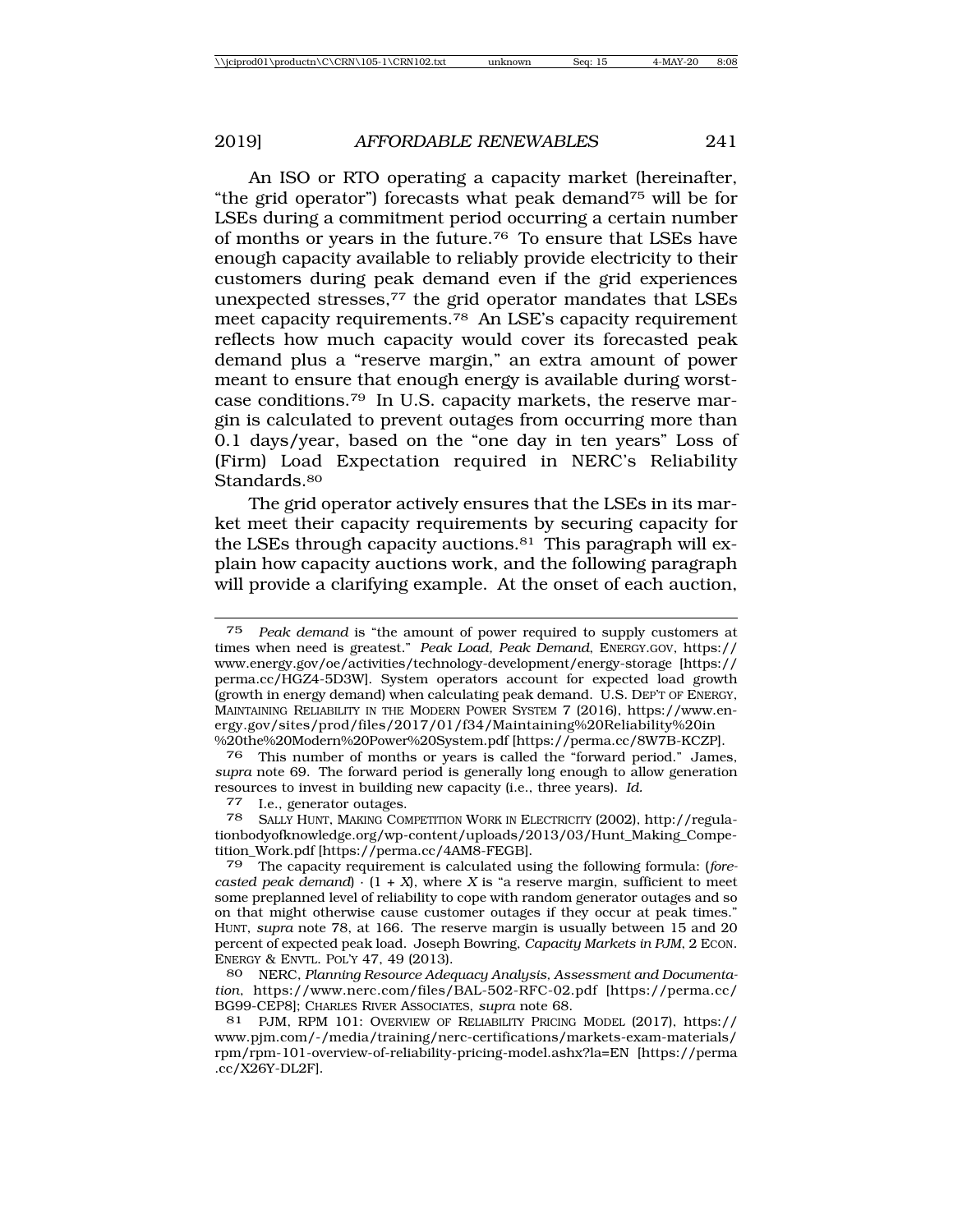the operator sets a "demand curve" that shows how much capacity the LSEs need and what the highest price is that the grid operator would pay for that amount of capacity ("the price ceiling").82 Much like in energy markets, generators then bid into the auction, making offers specifying how much capacity they can provide at what price.83 The grid operator then selects the lowest-cost combination of generators that can satisfy the LSEs' capacity requirements.<sup>84</sup> The operator sets a clearing price equal to the bid of the most expensive generator selected ("the marginal generator"), as long as this bid does not exceed the price ceiling indicated on the demand curve.<sup>85</sup>

Consider an example in which the grid operator needs to obtain 350 megawatts (MW) of capacity.<sup>86</sup> If Generator A offers 100 MW at \$50/MW, Generator B offers 50 MW at \$10/MW, Generator C offers 200 MW at \$100/MW, and Generator D offers 200 MW at \$40/MW, the grid operator can obtain enough capacity by accepting the bids of Generators A, B, and D. It does not need to accept the more expensive bid of Generator C. Thus, the grid operator will set a clearing price equal to Generator A's bid of \$50—because Generator A is the marginal generator—and will pay Generators A, B, and D each \$50 and Generator C nothing.

This example shows the dilemma generators face: they want to extend high offers so that the grid operator sets a high clearing price, but if they bid *too* high, they risk getting paid nothing like Generator C. Typically, generators react to this dilemma by bidding in at the lowest price at which they can operate without incurring an economic loss.87 This price generally equals a generator's operating cost<sup>88</sup>—the amount of

83 James, *supra* note 69.

84 *Id.*

85 PJM, *supra* note 81.

87 James, *supra* note 69.

88 *Id.*

<sup>82</sup> This is a simplified description. Different capacity markets have different types of curves, but the *x-axis* is always quantity (*Q*), and the *y-axis* is always price (*P*). David Patton, *Why Do Capacity Markets Exist?*, POTOMAC ECON. (Oct. 4, 2017), https://www.potomaceconomics.com/capacity/why-do-capacity-markets-exist/ [https://perma.cc/AF6T-QUMQ]. PJM has a Variable Resource Requirement (VRR) curve. *Id.* This curve is horizontal at *P* = the Cost of New Entry (CONE) from  $Q = 0$  to  $Q =$  the capacity requirement. *Id.* This is because the grid operator is not willing to pay more for existing resources to provide capacity than the cost it would take to build a new generation resource that could provide capacity (CONE). *Id.* The curve then slopes downward because once the grid operator pays for the capacity needed to satisfy the LSEs' capacity requirements, the grid operator is not willing to pay as much for additional capacity. *Id.*<br>83 James sunta note 69

The numbers in this example are not realistic but are used to provide a simple example.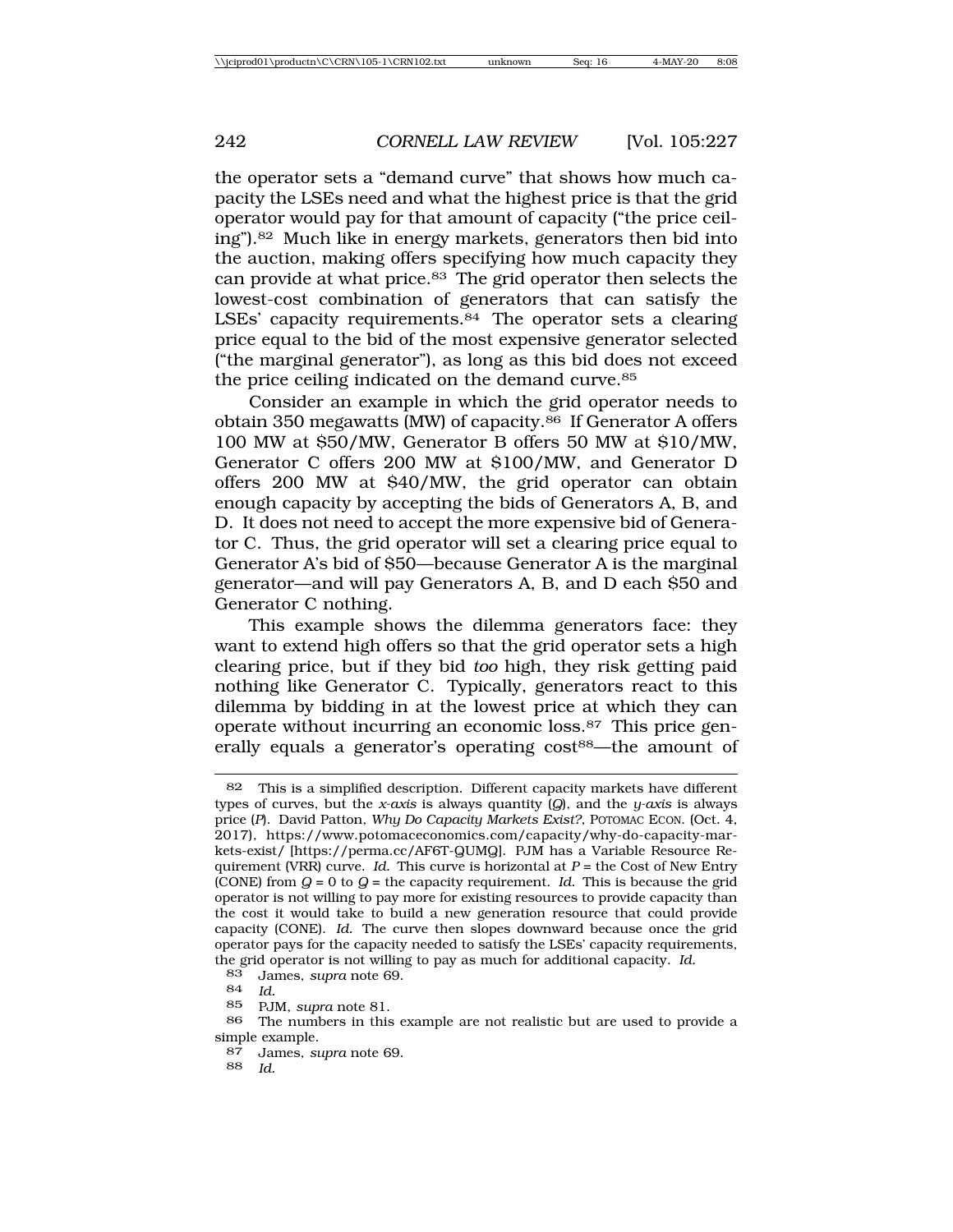money it takes to keep the generator running and producing energy, including labor, maintenance, and fuel costs.89 However, new generators that have not yet paid off their capital investments generally bid in at a price including their capital costs, which reflect how much money they spent building their facilities.90

C. Price Suppression and FERC's Response: A Survey of MOPRs

If new generators can offer prices below the capacity market's previous clearing price, the system operator may no longer need the previous marginal generator, resulting in a drop in the clearing price. Consider the following example: if two new generators, Generator X and Generator Y, respectively offer 60 MW at \$0/MW and 40 MW at \$10/MW in the previously described capacity market, the clearing price would drop because the system operator could use Generator X and Generator Y—instead of the more expensive Generator A—to fulfill the 100 MW need. The marginal generator would now be Generator D, so the system operator would pay each generator on the market \$40/MW instead of \$50/MW. This effect can occur any time additional generators offer a significant amount of capacity below the previous clearing price. Sometimes, new generators can bid in at low rates not only because they have low operating costs or capital expenditures but also because they have sources of financial support outside of the capacity market. When this happens and results in the clearing price dropping, FERC says that "price suppression" has occurred.91 Energy generators with high operating costs such as coal complain that price suppression prevents them from clearing capacity markets.92 Because they rely on revenue from capacity markets, their failure to clear forces them out of business.<sup>93</sup>

<sup>89</sup> Seth Blumsack, *Basic Economics of Power Generation, Transmission and Distribution*, PA. ST. U., https://www.e-education.psu.edu/eme801/node/530 [https://perma.cc/6HDT-NPMY].

<sup>90</sup> *Id.* Capital costs include regulatory costs, such as the costs of siting permits and design to comply with environmental regulations. *Id.*

<sup>91</sup> Robbie Orvis & Mike O'Boyle, *It's Time to Refine How We Talk About Wholesale Markets*, GREENTECH MEDIA (Feb. 12, 2018), https://www.greentechmedia. com/articles/read/its-time-to-refine-how-we-talk-about-wholesale-markets #gs.PxkCHqc [https://perma.cc/GS2W-7436].

<sup>92</sup> *E.g.*, Benjamin Storrow, *Trump's "Affordable Clean Energy" Plan Won't Save Coal*, SCI. AM. (Aug. 21, 2018), https://www.scientificamerican.com/article/ trumps-affordable-clean-energy-plan-wont-save-coal/ [https://perma.cc/8UM3- 9F4L].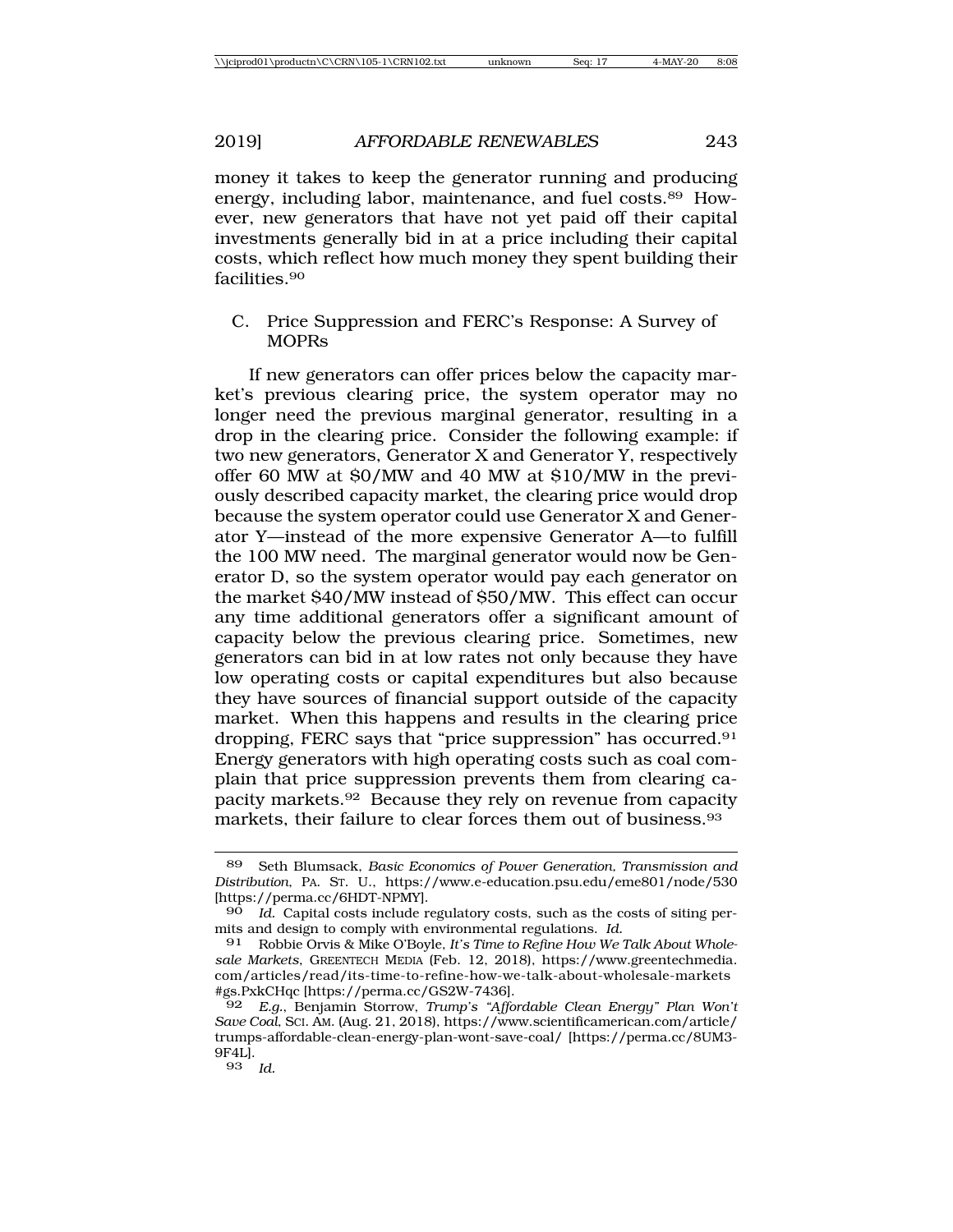Low bids from renewables and natural gas have begun to drive coal and nuclear power plants out of business in PJM.94 With FERC's approval, PJM has instituted a series of minimum offer price rules (MOPRs) to try to make the clearing price higher based on the assumption that price suppression causes needed economic resources to leave the market, impairing reliability.95 MOPRs force certain resources to bid at or above certain price floors meant to reflect their true operating costs.96 This subpart will (1) detail the evolution of PJM's MOPR and FERC's role in its development and (2) tabulate how FERC has justified all its decisions requiring or approving the creation of MOPRs in capacity markets.97

On August 31, 2005, PJM filed a tariff under Section 205 of the FPA proposing revisions to its capacity market structure, arguing that its existing capacity market rules were unjust and unreasonable, in violation of the FPA.98 In an order on April 20, 2006, FERC agreed with PJM that its "existing market rules [we]re unjust and unreasonable, because they fail[ed] to set prices adequate to ensure sufficient resources [to provide electricity reliably]."99 However, rather than approving PJM's proposed revisions to its tariff (which did not include a MOPR), FERC encouraged PJM to negotiate with its market participants to come up with a new, more comprehensive tariff proposal.100 On December 22, 2006, FERC issued an order approving the new tariff (the "2006 MOPR Order"), which included a MOPR to mitigate "buyer-side market power."101 Buyer-side market power occurs when a buyer who is also a seller (i.e., a LSE that also owns a small generator) seeks to suppress prices by offering capacity at a rate below its genera-

<sup>94</sup> *See* Lowell et al., *supra* note 60.

<sup>95</sup> *See, e.g.*, PJM Interconnection, L.L.C., 117 FERC ¶ 61331 (Dec. 22, 2006); PJM Interconnection, L.L.C. PJM Power Providers Grp. v. PJM Interconnection, L.L.C, 135 FERC ¶ 61022 (Apr. 12, 2011); Calpine Corp. v. PJM Interconnection, L.L.C., 163 FERC ¶ 61236 (June 29, 2018).

<sup>96</sup> *See* Lowell et al., *supra* note 60. There are limited exceptions in which FERC will allow these resources to justify a lower offer price. *Id.*

<sup>97</sup> *See infra* Table 1. This table also shows how FERC has justified key decisions requiring or approving revisions to MOPRs.

<sup>98</sup> *PJM Interconnection, L.L.C.*, 117 FERC ¶ 61331, ¶ 62653.

<sup>99</sup> *Id.*

<sup>100</sup> *Id.* ¶ 62653. FERC stated that "many aspects of [the proposed tariff revisions] need to be further analyzed and clarified before the Commission can rule on this matter." *Id.* ¶¶ 62656–57.

<sup>101</sup> *Id.* ¶ 62659; N.J. Bd. of Pub. Utils. v. F.E.R.C., 744 F.3d 74, 85 (3d Cir. 2014).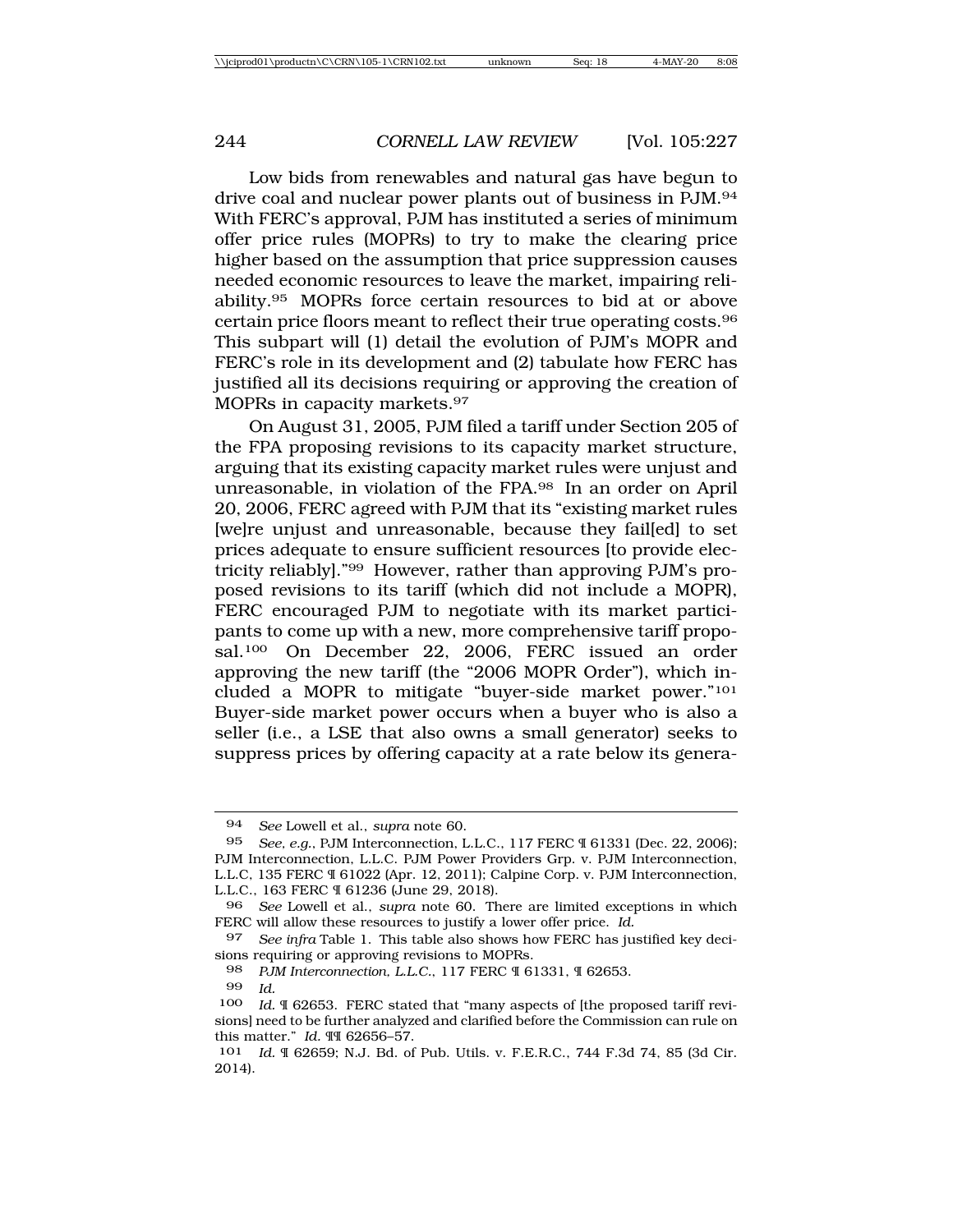tor's operating  $cost<sub>102</sub>$  To address this issue, the tariff established in the 2006 MOPR Order mandated that PJM impose a MOPR on first-time offers from certain generator-owning LSEs<sup>103</sup> that buy more capacity than they sell.<sup>104</sup> This MOPR included important exemptions for sources built under state mandates to enhance reliability<sup>105</sup> and certain resource types.106 Significantly, at the time FERC found the state mandate exception just and reasonable "because it enables states to meet their responsibilities to ensure local reliability."107 This original MOPR was never triggered.108

In 2011, a group of PJM generators claimed that the 2006 MOPR did not apply broadly enough to mitigate price suppression.<sup>109</sup> In response, PJM again filed proposed tariff revisions with FERC under Section 205 of the FPA.110 PJM proposed, *inter alia*, replacing the MOPR's blanket state-mandate exemption with a rule that would have allowed states to apply for exemptions for resources built under state mandates by providing the policy reasons behind their mandates.<sup>111</sup> In an or-

<sup>102</sup> Buyer-side market power is an issue because LSEs that produce their own generation cannot simply use their own generation capacity to count towards their capacity requirements without participating in the capacity market. *N.J. Bd. of Pub. Utils.*, 744 F.3d at 85. Rather, they must bid into the market with their generation capacity, making "self-supply offers," and purchase capacity from the market. *Id.* Because these LSEs must buy capacity at whatever clearing price PJM sets, they have an incentive to offer a low price for their generation capacity so that they do not have to pay a high price for the capacity they need—particularly if they need more capacity than what their own generator(s) provides. *Id.*

<sup>103</sup> For the MOPR to apply to these offers, the offers also had to fail a conduct screen and an impact screen. *Id.* at 85. An offer would fail the conduct screen if it fell below a threshold price, and it would fail the impact screen if it would reduce the clearing price by a certain value. *Id.*

<sup>104</sup> *N.J. Bd. of Pub. Utils.*, 744 F.3d at 86.

<sup>105</sup> *PJM Interconnection, L.L.C.*, 117 FERC ¶ 61331, ¶ 62671 (explaining that this exception "enables states to meet their responsibilities to ensure local reliability").<br>106 These

These resources included base load, nuclear, coal and integrated gasification combined cycle, facilities requiring a period of development exceeding three years, hydroelectric power facilities upgrades, or additions to existing resources. Nat. Bd. of Pub. Utils., 744 F.3d at 86.

<sup>107</sup> *PJM Interconnection, L.L.C.*, 117 FERC ¶ 61331 ¶ 62671.

<sup>108</sup> *N.J. Bd. of Pub. Utils.*, 744 F.3d at 87.

<sup>109</sup> Specifically, "an association of PJM's power providers, known as 'P3', filed a complaint with FERC under § 206 of the FPA, arguing that the MOPR implemented in the 2006 Order was not an effective tool for curbing buyer market power." *Id.* at 88 (footnote omitted). P3 cited state reliability initiatives which it thought the MOPR should apply to. *Id.*

<sup>110</sup> PJM Interconnection, L.L.C. PJM Power Providers Grp. v. PJM Interconnection, L.L.C., 135 FERC ¶ 61022, ¶ 61087 (Apr. 12, 2011).

<sup>111</sup> *N.J. Bd. of Pub. Utils.*, 744 F.3d at 91 (noting that PJM proposed replacing the state-mandate exemption with "a formal process for a state to justify its initiative and thus obtain an exemption from the MOPR").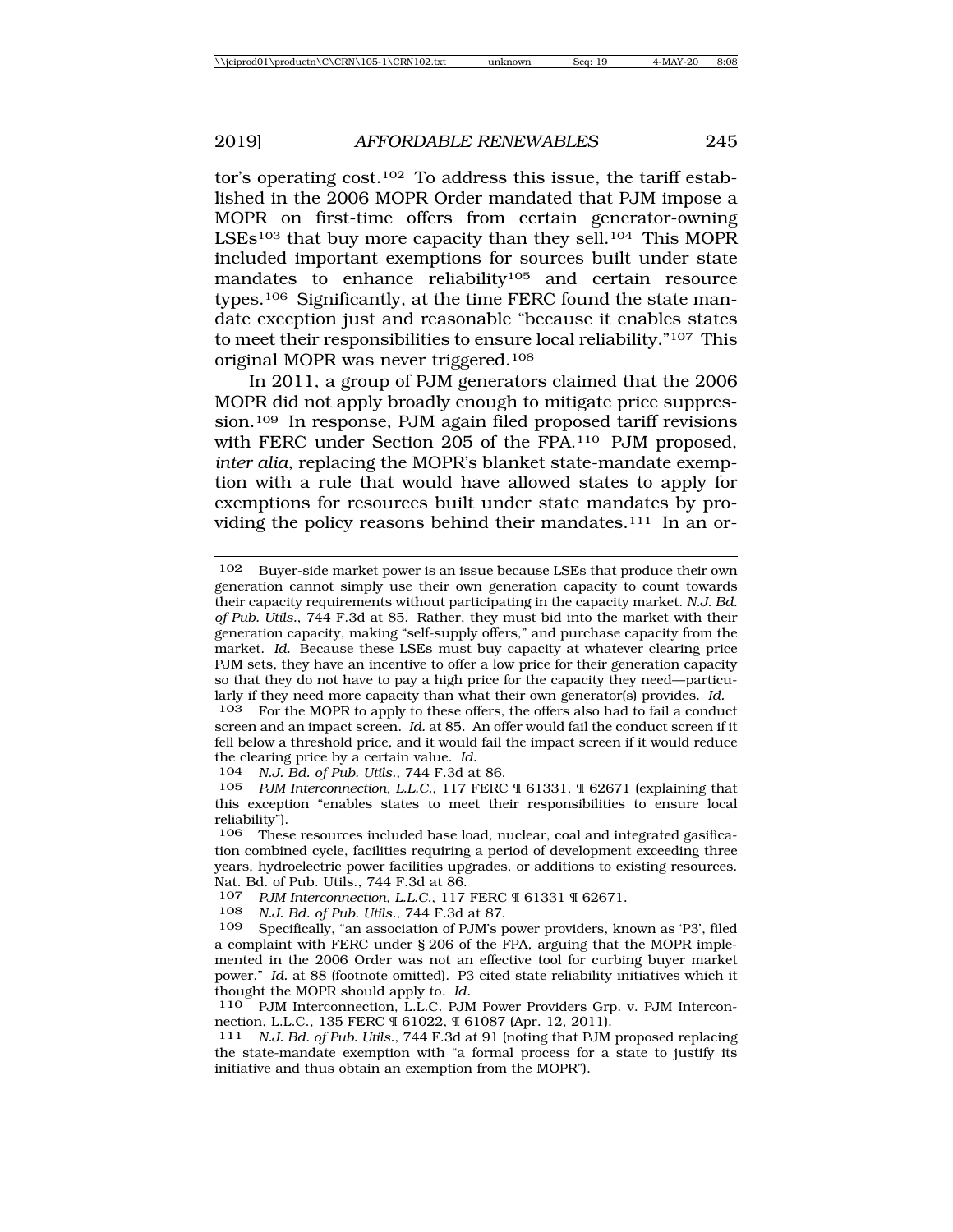der on April 12, 2011 (the "2011 MOPR Order"), FERC accepted PJM's proposed revisions to its tariff but required several modifications.112 FERC agreed with PJM that the 2006 MOPR's state-mandate exemption should be eliminated "due to 'mounting evidence of risk from what was previously only a theoretical weakness in the MOPR rules,' namely, that state-subsidized resources would suppress auction prices."113 Using the same reasoning, FERC rejected PJM's proposal to allow states to apply for MOPR exemptions.114 Thus, the 2011 MOPR Order established a MOPR that applied broadly to new natural gas-fired resources,115 including those receiving out-of-market support such as state subsidies. $116$ 

In March 2016, a group of generators, including Calpine Corporation (collectively, "Calpine"), filed a Section 206 complaint against PJM (1) alleging that PJM's MOPR still did not adequately mitigate price suppression and (2) proposing tariff revisions that would do so. $117$  In its complaint, Calpine argued that the MOPR established in the 2011 MOPR Order is unjust and unreasonable because it does not address the price-suppressive impacts of existing resources that can offer prices below their operating costs due to state subsidies.<sup>118</sup> Calpine focused on programs such as Illinois's zero-emissions credits (ZECs) program, a program providing subsidies to existing nuclear plants that enable them to offer low enough prices to clear the capacity market.<sup>119</sup> Calpine argued that because these and

<sup>112</sup> *PJM Interconnection, L.L.C. PJM Power Providers Grp.*, 135 FERC ¶ 61087.

<sup>114</sup> *PJM Interconnection, L.L.C. PJM Power Providers Grp.*, 135 FERC ¶ 61106.

<sup>115</sup> *Id.* ¶ 61107 ("We accept PJM's proposal to add wind and solar generation to its list of generator types that are not required to offer into the base residual auction at a price higher than zero. . . . We find persuasive PJM's justification for applying the MOPR to CTs and CCs [(natural-gas fired resources)] and not the exempted resources. CTs and CCs have the shortest development time to respond to capacity needs and thus are more efficient resources to suppress capacity prices.").

<sup>116</sup> Calpine Corp. v. PJM Interconnection, L.L.C., 163 FERC ¶ 61236 (June 29, 2018). "PJM also incorporated several changes to the MOPR that P3 had not suggested. First, it added wind and solar resources to the list of resources that would always be exempt from the MOPR, and thus could offer their capacity at prices as low as zero. As a result of those additions, the MOPR would only apply to new gas-fired facilities." *N.J. Bd. of Pub. Utils.*, 744 F.3d at 90.<br><sup>117</sup> *Calpine Corp.*, 163 FERC ¶ 61236, at \*9–10.<br><sup>118</sup> *Id* at \*4

<sup>118</sup> *Id.* at \*4.

Id. at \*50, n.216 (citing *Exelon Announces Outcome of 2021-2022 PJM Capacity Auction*, EXELON (May 24, 2018), http://www.exeloncorp.com/newsroom/exelon-announces-outcome-of-2021-2022-pjm-capacity-auction [https:// perma.cc/3T4R-PAP7] ("Quad Cities cleared the capacity auction as a result of Illinois legislation that fairly compensates certain nuclear plants for their environmental attributes.")).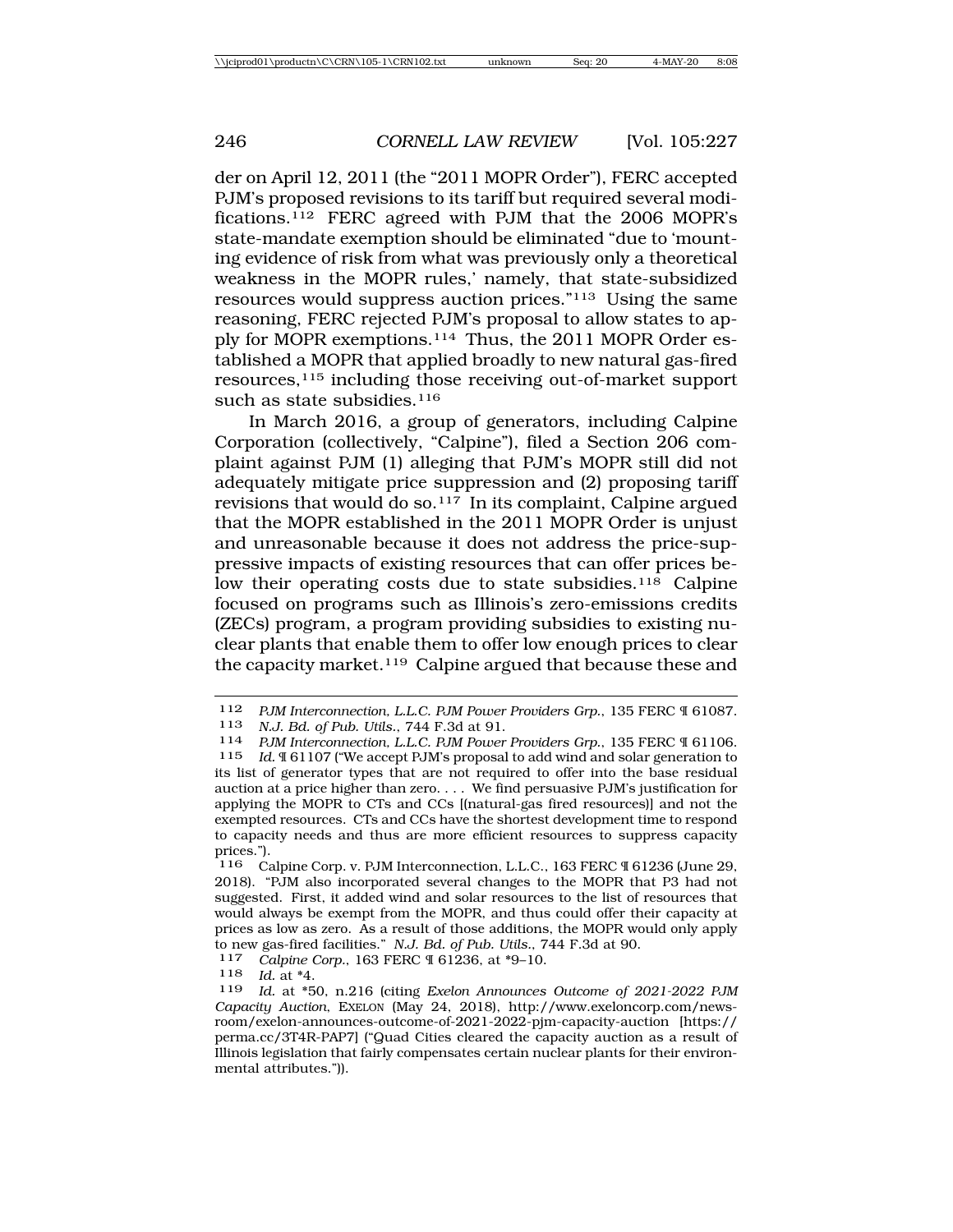other subsidies allow "uneconomic" plants to clear the capacity market that could otherwise not afford to, they have a pricesuppressive effect that results in unjust and unreasonable rates.120

In response to Calpine's complaint, PJM made a Section 205 filing to revise its tariff, proposing two possible remedies to the price suppression caused by state-subsidized resources.<sup>121</sup> Based on the combined records of Calpine's complaint and PJM's tariff filing,<sup>122</sup> FERC concluded that, as Calpine had alleged, state subsidies to renewable resources "allow resources to suppress capacity market clearing prices, rendering the rate unjust and unreasonable."123 In a 2018 order, FERC found that, unaffected by the 2011 MOPR, the state subsidy programs supporting nuclear, solar, and wind resources are causing "price distortions and cost shifts."124 FERC reasoned that subsidies supporting these resources are significant enough to make it possible for resources to clear the market that otherwise could not, thus affecting the capacity market's clearing price.125 According to FERC, certain renewables can bid into the capacity market at zero because they can recoup their costs from state payments alone.126 FERC argued that, by making low offers and suppressing prices, these resources are somehow able to displace resources "that can meet FERC's capacity needs at a lower overall cost."127 Despite the ability of renewables to clear the PJM's capacity markets, FERC asserted that these are "resources the market does not regard as economic."128

<sup>120</sup> *Id.*

<sup>121</sup> PJM's preferred solution, known as Capacity Repricing, would have included a two-stage annual auction, with capacity commitments determined in the first stage and the clearing price set in the second stage. Alternatively, PJM proposed MOPR-Ex, under which it would revise its MOPR to mitigate capacity offers from new and existing resources, subject to certain exemptions. Adrienne Thompson & Jasmine Hites, *PJM Files Two Alternate Proposals to Address State-Subsidized Resources in Capacity Markets*, TROUTMAN SANDERS: WASH. ENERGY REP. (Apr. 17, 2018), https://www.troutmansandersenergyreport.com/2018/04/pjmfiles-two-alternate-proposals-address-state-subsidized-resources-capacity-markets/ [https://perma.cc/7C5L-MUMN].

<sup>122</sup> The Commission frequently consolidates the record in related proceedings under FPA sections 205 and 206. *See Calpine Corp.*, 163 FERC ¶ 61236, at \*5, n.9.

<sup>123</sup> *Id.* at 63. 124 *Id.* at 64. 125 *Id.* at 65–66. 126 *Id.* at 66. 127 *Id.* at 67. 128 *Id.*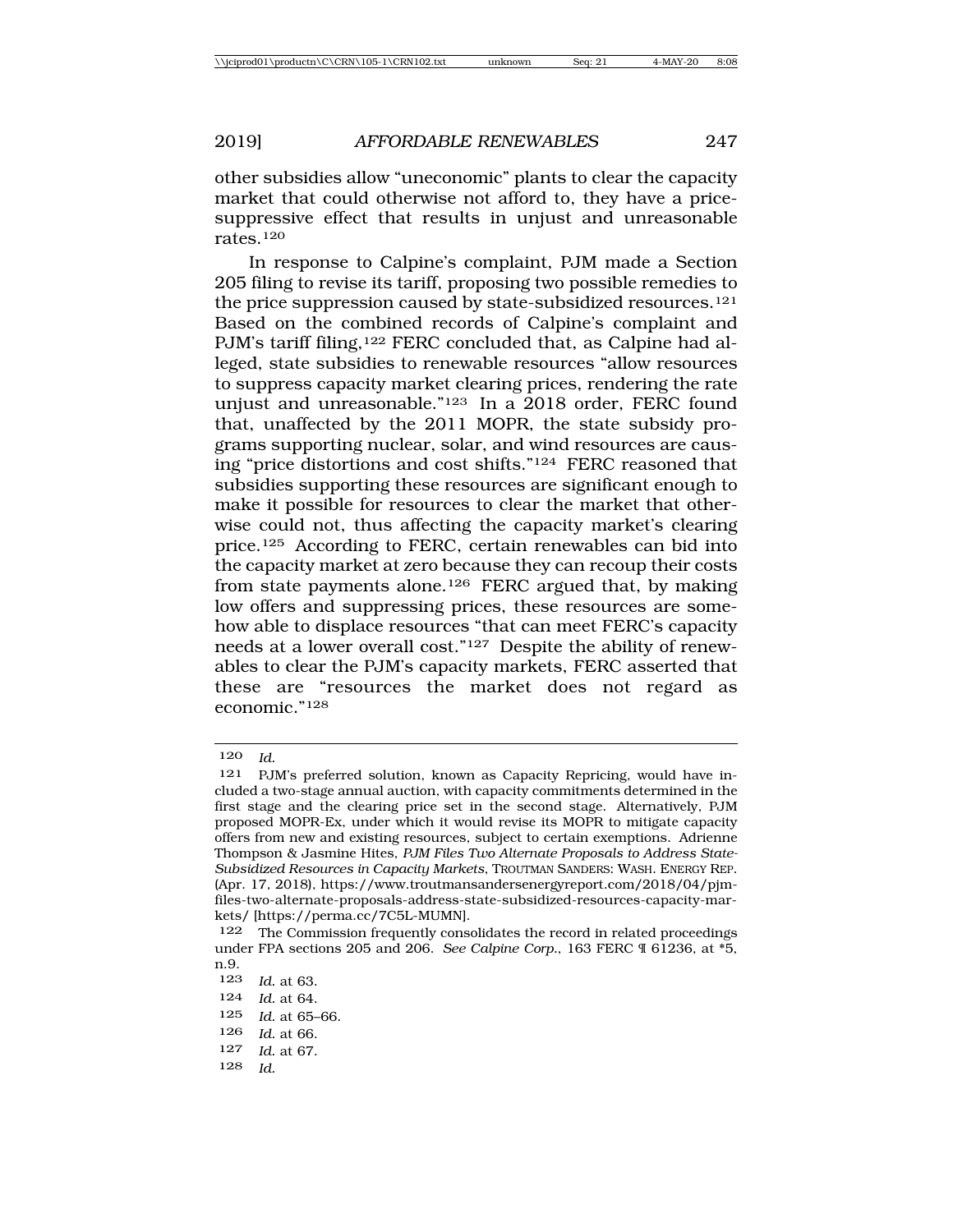As a result, FERC found that the price-suppressive impact of state-subsidized renewables differs little from the price-suppressive impact of new natural-gas generation.129 Thus, FERC concluded that limiting the MOPR to new natural-gas generation is unjust and unreasonable.<sup>130</sup> However, FERC decided that neither the revisions proposed by Calpine nor the revisions proposed by PJM could remedy this problem.131 Thus, FERC initiated a FPA Section 206 proceeding to determine what changes to the tariff it should require.132 FERC found that PJM should expand the MOPR to include state-subsidized renewables but give these resources a choice to opt-out of the capacity market.133

FERC's reasoning in its PJM MOPR orders echoed the reasoning it used to justify MOPRs in capacity markets managed by other RTOs and ISOs, as seen below in Table 1.

| <b>OSO/RTO</b> | Date of              | <b>FERC's</b><br>the Order Requirement                                                                       | <b>FERC's Justification</b>                                                                                                                                                                                                                                                                                                                                                           |
|----------------|----------------------|--------------------------------------------------------------------------------------------------------------|---------------------------------------------------------------------------------------------------------------------------------------------------------------------------------------------------------------------------------------------------------------------------------------------------------------------------------------------------------------------------------------|
| PJM            | December<br>22, 2006 | FERC approved a<br>tariff including a<br>limited MOPR<br>focused on LSEs<br>owning generators <sup>134</sup> | The MOPR is "a reasonable"<br>method of assuring that net<br>buyers do not exercise<br>monopsony <sup>135</sup> power by<br>seeking to lower prices<br>through self-supply. The<br>exception for reliability<br>projects built under state<br>mandate is reasonable<br>because it enables states to<br>meet their responsibilities<br>to ensure local<br>reliability." <sup>136</sup> |

TABLE 1. A COMPENDIUM OF MOPR ORDERS AND FERC'S **JUSTIFICATIONS** 

129 *Id.* at 68.

130 *Id*.

131 *Id.* at 6.

132 *Id.* at 7.

133 *Id.* at 69.

134 PJM Interconnection, L.L.C., 117 FERC ¶ 61331, ¶ 62671 (Dec. 22, 2006). 135 *Monopsony* is another word for buyer-side market power. Julie Young, *Monopsony*, INVESTOPEDIA (Feb. 15, 2019), https://www.investopedia.com/terms/ m/monopsony.asp [https://perma.cc/KB8D-CCX2].

136 *PJM Interconnection, L.L.C.*, 117 FERC ¶ 61331, ¶ 62671. Note the contradiction between the reasoning FERC used here and the reasoning it is now using to target state-supported resources.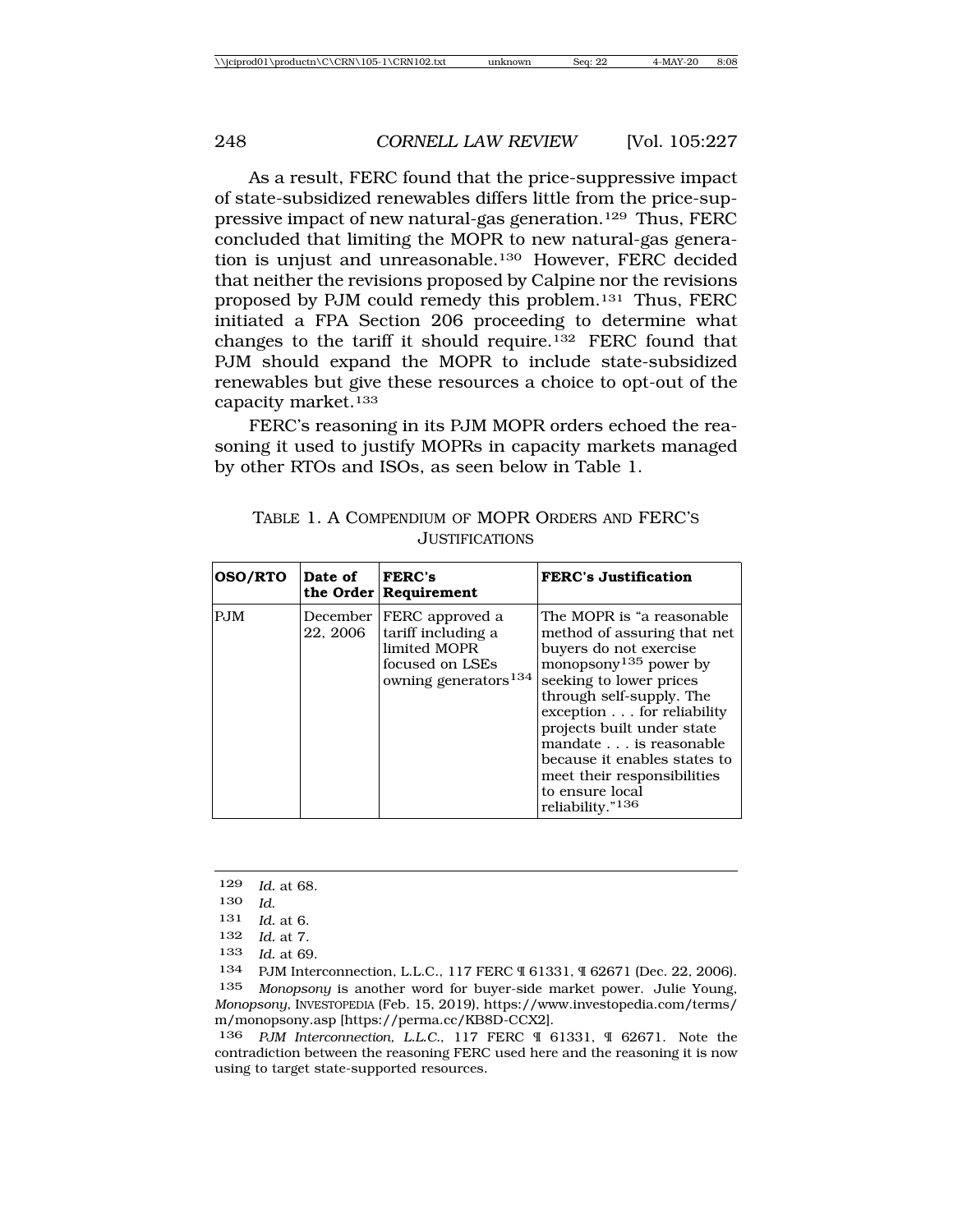| <b>NYISO</b>                                        | March 7,<br>2008  | FERC approved<br>NYISO's proposals to<br>address market<br>power mitigation in<br>the New York City<br><b>Installed Capacity</b><br>Market by<br>establishing<br>MOPRs <sup>137</sup> | "The Commission finds that<br>NYISO's proposals improve<br>the mitigation that exists<br>today and are otherwise<br>just and reasonable<br>because they prevent<br>net purchasers from<br>artificially depressing<br>capacity prices with<br>uneconomic generation."138                                                                                                        |
|-----------------------------------------------------|-------------------|---------------------------------------------------------------------------------------------------------------------------------------------------------------------------------------|--------------------------------------------------------------------------------------------------------------------------------------------------------------------------------------------------------------------------------------------------------------------------------------------------------------------------------------------------------------------------------|
| <b>PJM</b>                                          | April 12,<br>2011 | FERC approved a<br>tariff including a<br>MOPR that applied to<br>new, natural-gas<br>fired generation <sup>139</sup>                                                                  | "We continue to conclude<br>that the MOPR serves a<br>critical function to ensure<br>that wholesale prices are<br>just and reasonable and<br>should elicit new entry<br>when new capacity is<br>needed." <sup>140</sup><br>"Uneconomic entry can<br>produce unjust and<br>unreasonable wholesale<br>rates by artificially<br>depressing capacity prices<br>$\ldots$ . $^{141}$ |
| <b>ISO New</b><br>England<br>Inc. ("ISO-<br>$NE$ ") | April 13,<br>2011 | FERC required ISO-<br>NE to develop a<br>MOPR based on<br>benchmark prices for<br>different types of<br>resources <sup>142</sup>                                                      | A MOPR "would deter the<br>exercise of buyer-side<br>market power and the<br>resulting suppression of<br>capacity market prices<br>associated with uneconomic<br>entry" <sup>143</sup>                                                                                                                                                                                         |
| <b>ISO-NE</b>                                       | May 30,<br>2014   | FERC approved a<br>MOPR exemption for<br>up to 200 MW of<br>capacity provided<br>qualifying renewable<br>resources <sup>144</sup>                                                     | "[T]he renewables exemption<br>should not have any<br>meaningful effect on energy<br>market prices because the<br>renewable entry is<br>occurring pursuant to state<br>laws and programs that are<br>not generally conditioned<br>upon capacity market<br>participation." <sup>145</sup>                                                                                       |

137 N.Y. Indep. Sys. Operator, Inc., 122 FERC ¶ 61211, ¶¶ 62191–92 (Mar. 7, 2008).

138 *Id.*

139 PJM Interconnection, L.L.C. PJM Power Providers Grp. v. PJM Interconnection, L.L.C., 137 FERC ¶ 61145 (Nov. 17, 2011).<br>140 Id.

<sup>140</sup> *Id.* <sup>141</sup> PJM Interconnection, L.L.C. PJM Power Providers Grp. v. PJM Interconnection, L.L.C., 135 FERC ¶ 61022, ¶ 61106 (Apr. 12, 2011).

142 ISO New England, Inc. v. ISO New England Inc. PSEG Energy Res. & Trade L.L.C., 135 FERC ¶ 61029, ¶ 61169 (Apr. 13, 2011).<br>143 *Id*.

<sup>143</sup> *Id.* <sup>144</sup> ISO New England Inc. & New England Power Pool Participants Comm., 147 FERC ¶ 61173, ¶¶ 61983–84 (May 30, 2014).

145 *Id.* ¶ 61984.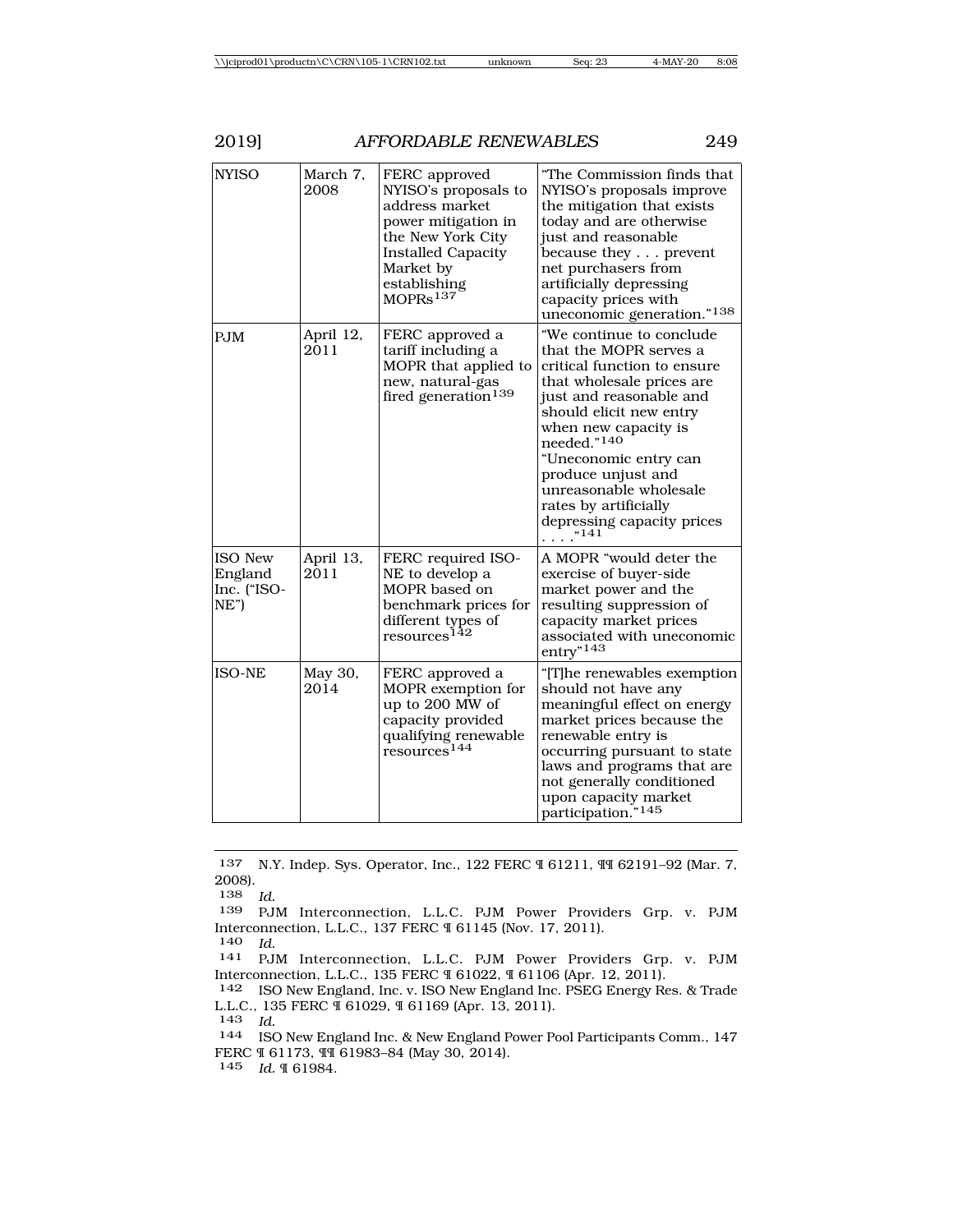| 250           |                  | <b>CORNELL LAW REVIEW</b>                                                                                                                                                                                                            | [Vol. 105:227                                                                                                                                                                                                                                                                                        |
|---------------|------------------|--------------------------------------------------------------------------------------------------------------------------------------------------------------------------------------------------------------------------------------|------------------------------------------------------------------------------------------------------------------------------------------------------------------------------------------------------------------------------------------------------------------------------------------------------|
| <b>ISO-NE</b> | March 9.<br>2018 | FERC approved ISO-<br>NE's proposal to<br>phase out the<br>MOPR's exemption<br>for renewable<br>resources <sup>146</sup> and<br>create a separate<br>capacity auctions for<br>state-subsidized<br>resources to<br>participate in 147 | "We find that CASPR is a<br>just and reasonable means<br>to accommodate the entry<br>of new [state-subsidized]<br>renewables into the<br>[market] over time By<br>doing so, the [renewables]<br>exemption is no longer<br>necessary to accommodate<br>the entry of state sponsored<br>resources."148 |

### II

#### ANALYSIS

Subpart A argues that FERC lacked a sound policy justification for its 2018 PJM MOPR order. As Part I.C of this Note explained, FERC has repeatedly cited price suppression as the reason that markets need MOPRs but never established that price suppression actually poses a problem. FERC's unexplained suggestions that price suppression pushes out economic resources and impairs reliability are baseless.

Subpart B argues that FERC's order is arbitrary and capricious, in violation of the Administrative Procedures Act. FERC's order violates the Administrative Procedure Act (APA) because (1) FERC gave an implausible explanation for its order and (2) FERC failed to consider important aspects of the problem it faced. Specifically, FERC did not examine reasonable alternatives or subsidies supporting traditional resources.

Subpart C argues that competitive markets do not require regulatory intervention to accommodate higher volumes of renewables.

A. FERC's Order is Theoretically Unsound.

As discussed in Part I.C, FERC has repeatedly claimed that price suppression is a problem, suggesting that it pushes "economic resources" off the market and impairs reliability. FERC attempted to designate state-subsidized renewables as "uneconomic" and traditional resources as "economic,"149 but this distinction makes little sense and contradicts the judgment of

<sup>146</sup> ISO New England Inc., 162 FERC ¶ 61205, at 99 (Mar. 9, 2018). <sup>147</sup> *Id.* at 2; Gavin Bade, *Split FERC Approves ISO-NE 2-Part Capacity Market*

*Plan*, UTILITY DIVE (Mar. 12, 2018), https://www.utilitydive.com/news/split-fercapproves-iso-ne-2-part-capacity-market-plan/518904/[https://perma.cc/ WAH4-4B9M].

<sup>148</sup> *ISO New England Inc.*, 162 FERC ¶ 61205, at 101.

<sup>149</sup> Calpine Corp. v. PJM Interconnection, L.L.C., 163 FERC ¶ 61236, at \*50 (June 29, 2018).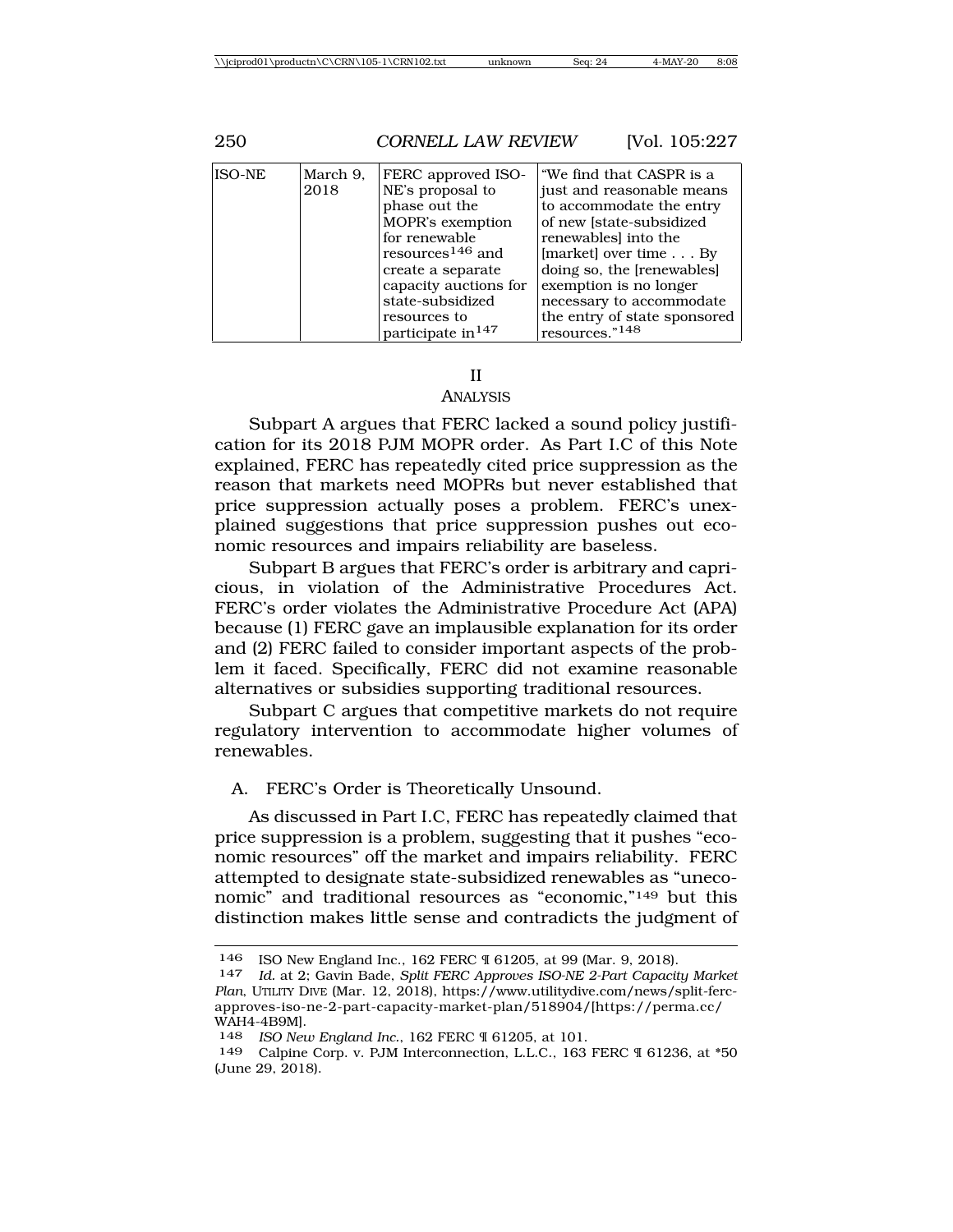state legislatures. FERC relied on the assumption that the only costs relevant to determining how economic a generation resource is are the costs the resource's operator incurs in producing energy.150 However, truly efficient markets account for not only the costs a producer incurs in producing a product but also externalities—the costs third parties must pay because of a product's production.<sup>151</sup> The state subsidies targeted by FERC do not prop up uneconomic plants but instead seek to make the energy market take externalities into account.152 In particular, these state subsidies assign a monetary value to the environmental costs avoided by the use of renewables, particularly the climate change effects caused by carbon dioxide emissions.153 Thus, the ability of state-subsidized renewables to offer lower prices than traditional generators reflects the states' judgement that these generators *have* lower overall costs. Further, as further discussed in subpart II.B, state and federal subsidies affect the prices of all energy resources, so FERC has no basis for singling out renewables out as being "uneconomic" based upon their receipt of state support. FERC should recognize that, in all competitive markets in the United States, government policies affect how "economic" goods and services are and what products can compete well, and the energy market is no different.<sup>154</sup> FERC should accept that the market is doing what it is designed to do pushing out *un*economic generators that cannot offer capacity at competitive rates.

In addition, FERC's suggestion that price suppression jeopardizes reliability is ungrounded. As discussed in subpart I.B, NERC sets a Loss of Load Expectation standard requiring that outages do not occur more than once every ten years, and,

<sup>150</sup> *See generally id.* (characterizing renewables as uneconomic because of this assumption).

<sup>151</sup> *See generally* PAUL KRUGMAN & ROBIN WELLS, MICROECONOMICS 437–38 (2d ed. 2009) (examining what externalities are and how they can lead to inefficiencies in the market economy); JONATHAN GRUBER, PUBLIC FINANCE AND PUBLIC POLICY 136 (5th ed. 2016) (explaining how to account for externalities).

<sup>152</sup> FERC should recognize that by design, these state subsidies "help increase the overall economic efficiency of the market." SYLWIA BIALEK & BURCIN UNEL, CAPACITY MARKETS & EXTERNALITIES 2 (2018), https://policyintegrity.org/files/publi cations/Capacity\_Markets\_and\_Externalities\_Report.pdf [https://perma.cc/ 9ZWV-3TW7].

<sup>153</sup> *Zero-Emission Credits*, NEI (Apr. 2018), https://www.nei.org/resources/ reports-briefs/zero-emission-credits [https://perma.cc/92WJ-WU76].

<sup>154</sup> *Cf*. 158 FERC ¶ 61137 ("No other market in the United States is subject to the same construct in which a federal agency reviews state action and imposes an administrative price floor on supply offers from certain resources that have received state support.").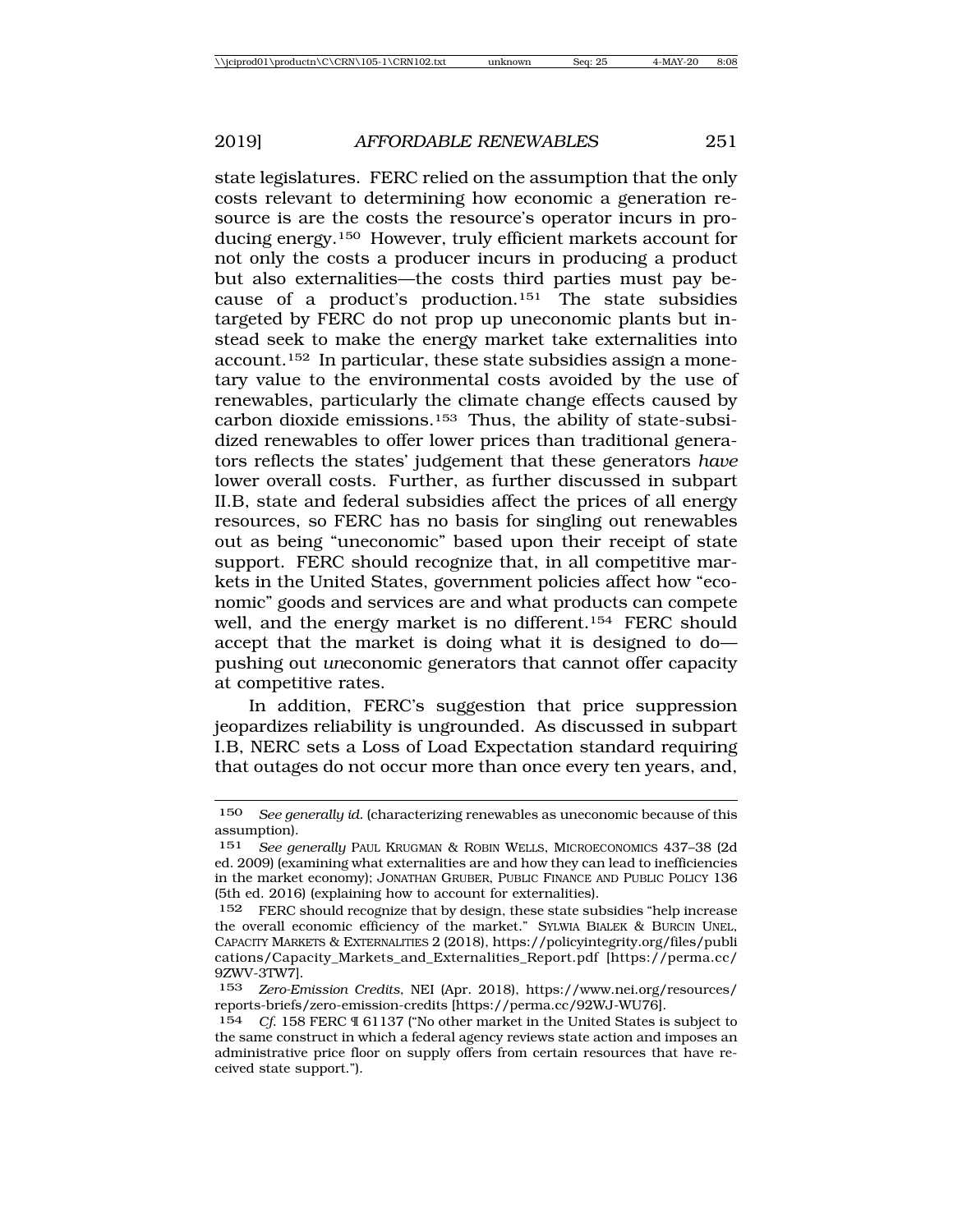as part of their FERC-approved tariffs, RTOs and ISOs set a reserve margin representative of how much extra capacity the grid needs to meet NERC's standard. By definition, capacity markets allow enough generators to clear to provide peak load plus this reserve margin.155 Because of this, if FERC perceives a need for increased reliability, FERC should either direct NERC to modify its standard or require the grid operator to increase its reserve margin. Further, in suggesting that traditional resources are more essential to reliability than renewables, FERC did not consider that *all* generators clearing the capacity market must have the ability to reliably provide energy on an on-demand basis.156

There is no evidence that price suppression has exposed PJM's market to blackout or otherwise rendered the grid less reliable. In fact, during PJM's most recent capacity auction, PJM cleared enough capacity to meet peak demand plus a 22 percent reserve margin, a much higher reserve margin than the 15.8 percent reserve margin needed to meet NERC's Loss of Load Expectation requirement.157 This means that PJM currently has far more, not less, capacity than NERC—with FERC's approval—determined it needs to ensure reliability.158 Further, new natural gas plants have proliferated in spite of price suppression, contrary to FERC's expressed concerns that low prices will disincentive traditional generators from operat-

<sup>155</sup> *See supra* subpart 1.B.

<sup>156</sup> Brien J. Sheahan, *When PJM's Capacity Market Stops Working for Consumers, Is It Time to Leave?*, UTILITY DIVE (Oct. 2, 2018), https://www.utilitydive.com/ news/when-pjms-capacity-market-stops-working-for-consumers-is-it-time-toleave/538605/ [https://perma.cc/YS3U-VTSE] ("Capacity Performance Resources must be capable of sustained, predictable operation that allows resource to be available to provide energy and reserves throughout the Delivery Year"); U.S. DEP'T OF ENERGY, *supra* note 75 (explaining how renewables can provide energy on an on-demand basis).

<sup>157</sup> *2021/2022 RPM Base Residential Auction Results*, PJM 1, 4, 19 (2018), http://www.pjm.com/-/media/markets-ops/rpm/rpm-auction-info/2021-

<sup>2022/2021-2022-</sup>base-residual-auction-report.ashx [https://perma.cc/T45J-4ACP]. *E.g*., Protest of Exelon Corp. at 14–15, Calpine Corp. v. PJM Interconnection, L.L.C., No. EL16-49 (FERC, Jan. 30, 2017) ("The market is producing resource adequacy—achieving a reserve margin of 22 percent, exceeding its target of 16.5 percent."); *Id.* at 5 ("Regarding investment in generation, PJM's Base Residual Auction (BRA) provides ample capacity and has consistently exceeded its target reserve margins."); PJM Interconnection, L.L.C., No. ER18-1314-000 FERC), at 12 ("PJM has the most drastic capacity *oversupply* of any RTO in North America.").

<sup>158</sup> Richard Glick, *Dissent on PJM Interconnection Capacity Market Proposals*, FERC (June 29, 2018), https://www.ferc.gov/media/statements-speeches/glick /2018/06-29-18-glick.asp?csrt=1144017987841734007#26 [https://perma.cc/ PQH9-YU98].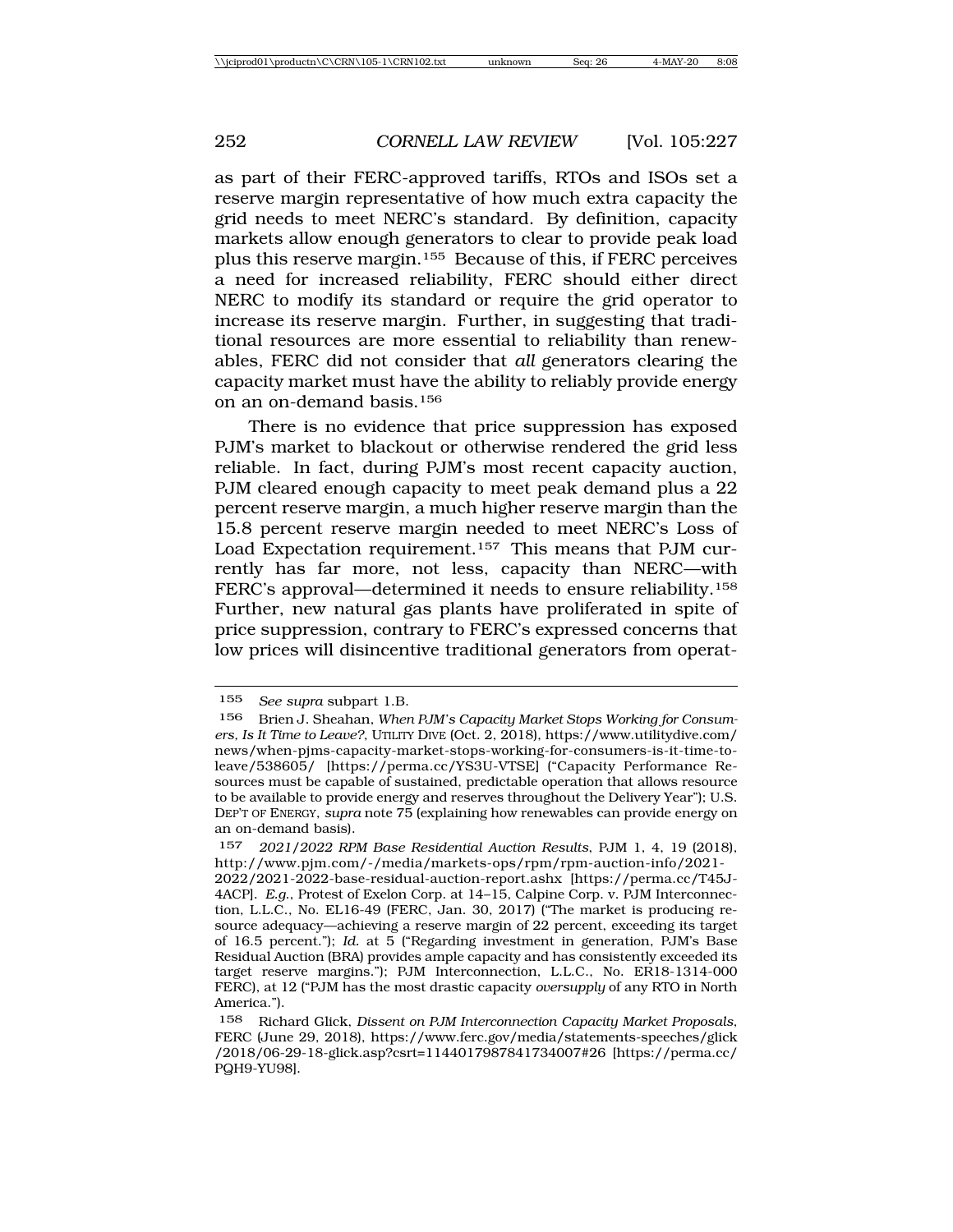ing.159 While coal plants have begun to leave the market, the retirement of coal-fired power plants is due to the fact that cheap natural gas has reduced the need for coal plants to remain on the grid to preserve reliability.160

### B. FERC's Order is Legally Unsound Under the Administrative Procedure Act

FERC's order violates the Administrative Procedure Act (APA) because (1) FERC's order demonstrates a clear error in judgement and (2) FERC failed to consider important aspects of the problem it faced because it did not examine reasonable alternatives or subsidies supporting traditional resources. The APA permits judicial review of final agency actions, including FERC orders.<sup>161</sup> The court uses an "arbitrary and capricious" standard when evaluating FERC orders under the APA.162 If

160 Peter Maloney, *New Gas Build, Coal Retirements Could Make PJM Next Market with Distressed Power Prices*, UTILITY DIVE (Apr. 7, 2017), https:// www.utilitydive.com/news/new-gas-build-coal-retirements-could-make-pjmnext-market-with-distressed/438962/ [https://perma.cc/QWC4-A2XZ]; Bob Matyi, *supra* note 159, https://www.spglobal.com/platts/en/market-insights/ **R** latest-news/electric-power/020617-gas-fired-generation-buildout-not-over-inpjm-ubs [https://perma.cc/Z6JQ-R8W6] ("Low-cost gas, Patterson said, 'has been a substantial threat to many older incumbent merchant power facilities, spurring lower-cost gas-fired generation which, in a low-demand growth environment, has been effectively displacing many older, less competitive power plants.'"); Glick, *supra* note 158.<br><sup>161</sup> The APA notes that revie

The APA notes that reviewable agency actions include "[a]gency action made reviewable by statute," *inter alia.* 5 U.S.C. § 704 (2012). FERC Orders are reviewable according to FPA Section 313(b), which allows "[a]ny party . . . aggrieved by an order issues by the Commission . . . [to] obtain a review of such order." 16 U.S.C. § 825*l*(b) (2012).

162 5 U.S.C. 706(2)(A); *see also* Am. Gas Ass'n v. FERC, 593 F.3d 14, 19 (D.C. Cir. 2010) (citation and quotation marks omitted) (noting that the court "review[s] [the Commission's] orders under the arbitrary and capricious standard and uphold[s] [the Commission's] factual findings if supported by substantial evidence"). Significantly, the landmark case *Chevron* only applies to an agency's interpretation of the statute it administers. This Note does not address whether FERC's interpretation of "just and reasonable" is a permissible statutory construction rather, it is about whether FERC acted arbitrarily and capriciously, even assum-

<sup>159</sup> A 2017 study noted that 15,000 MW of CCGG was under construction (expected completion by 2019) in PJM's footprint, in spite of the low clearing price of PJM's capacity auction. Bob Matyi, *Gas-Fired Generation Buildout Not Over in PJM: UBS*, S&P GLOBAL POWER (Feb. 6, 2017), https://www.spglobal.com/platts/ en/market-insights/latest-news/electric-power/020617-gas-fired-generationbuildout-not-over-in-pjm-ubs [https://perma.cc/U26X-ADE6]; James Kennedy & Eric Hsieh, *Assessing the Economics of Newbuild Gas Plants in the PJM Market*, 31 ELECTRICITY J. 10 (2018), https://www.sciencedirect.com/science/article/pii/ S1040619018301076 [https://perma.cc/NW92-J576]; Robert Walton, *UBS: PJM Leads US Natural Gas Buildout*, UTILITY DIVE (Feb. 8, 2017) https:// www.utilitydive.com/news/ubs-pjm-leads-us-natural-gas-buildout/435702/ [https://perma.cc/H6R4-HV5Y].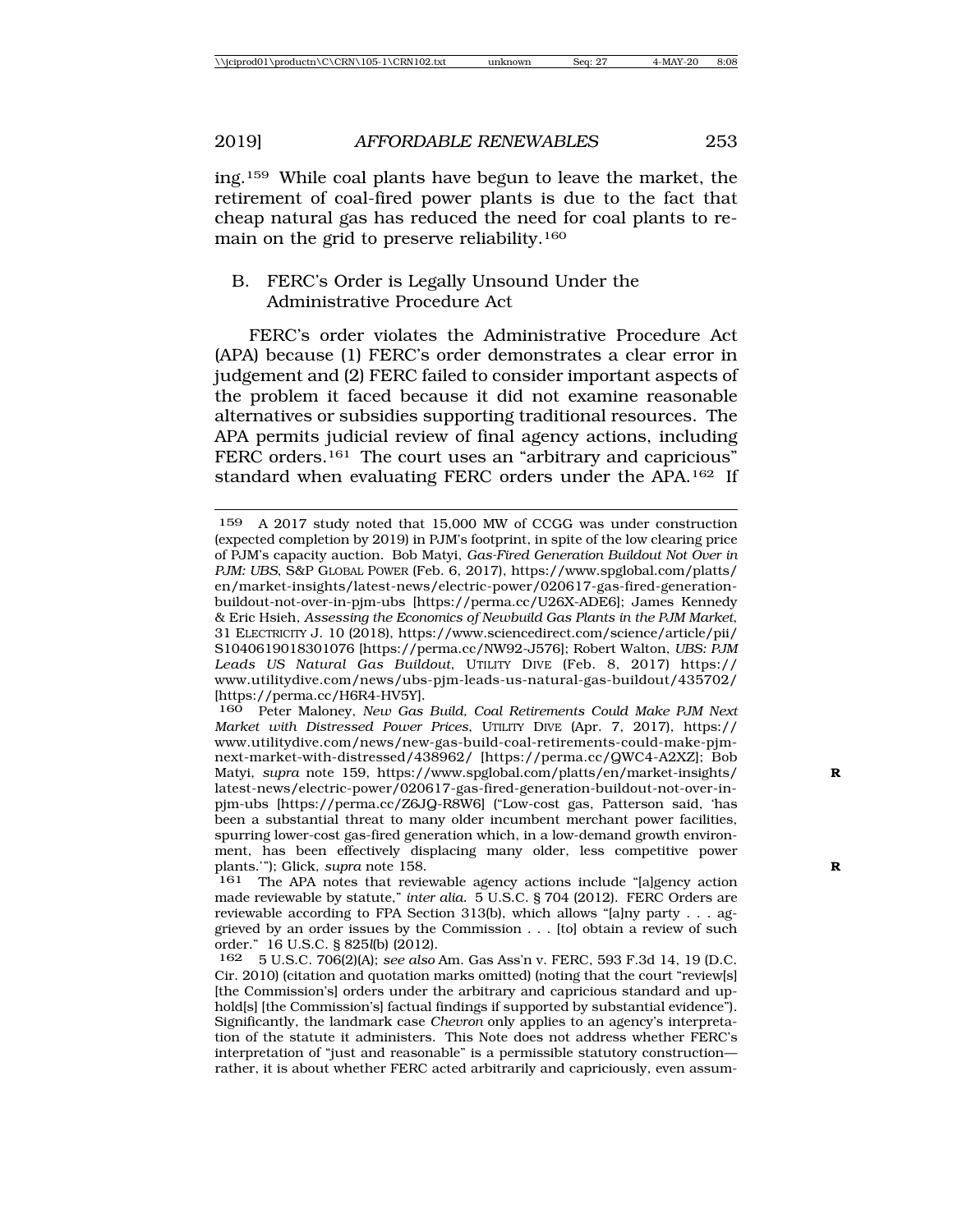FERC makes an arbitrary or capricious decision, it has abused its discretion, and its decision is invalid.

In evaluating whether an agency acted arbitrarily and capriciously, a court should "consider whether the [agency's] decision was based on a consideration of the relevant factors and whether there has been a clear error of judgment."<sup>163</sup> In its analysis, the court should "examin[e] the reasons for agency decisions, or the absence of such reasons" to ensure the agency "engaged in reasoned decisionmaking" in administering its statute.164 The Supreme Court has elaborated that an agency has not engaged in reasoned decision-making when it has "entirely failed to consider an important aspect of the problem," making its action arbitrary and capricious.165 For example, in *Motor Vehicle Mfrs. Ass'n of U.S., Inc. v. State Farm Mut. Auto. Ins. Co.*, the Court held that National Highway and Traffic Safety Administration's (NHTSA) revocation of Standard 208, which required automakers to include passive restraints in all new cars, was arbitrary and capricious.166 The Court came to this conclusion because the agency based its decision to revoke the standard on the inefficacy of one kind of passive restraint, removable seat belts, while "entirely fail[ing] to consider" air bags, an alternate type of passive restraint the agency had previously proposed.167 The *State Farm* Court also noted that an agency acts arbitrarily and capriciously when it "offer[s] an explanation for its decision that runs counter to the evidence before the agency, or is so implausible that it could not be ascribed to a difference in view or the product of agency expertise."168 In *Supreme Foodservice GmbH v. United States*, the court found that the agency gave an implausible explanation and thus made an arbitrary and capricious decision.169 The agency had found that the best interests of the United States justified an override of a stay of contract performance while the

ing that FERC's interpreted its statutory mandate correctly. Thus, it does not go through the two-step *Chevron* process.

<sup>163</sup> Citizens to Pres. Overton Park, Inc. v. Volpe, 401 U.S. 402, 416 (1971) (internal citations omitted).

<sup>164</sup> Judulang v. Holder, 565 U.S. 42 (2011). In *Judulang*, the Court found a clear error of judgment when the Bureau of Immigration Affairs (BIA) used an approach that bore no relation "to the purposes of the immigration laws or the appropriate operation of the immigration system." *Id*. <sup>165</sup> Motor Vehicle Mfrs. Ass'n of U.S., Inc. v. State Farm Mut. Auto. Ins. Co.,

<sup>463</sup> U.S. 29, 43 (1983).

<sup>166</sup> *Id*. <sup>167</sup> *Id*. <sup>168</sup> *Id*. <sup>169</sup> Supreme Foodservice GmbH v. United States, 109 Fed. Cl. 369, 374, 390 (2013).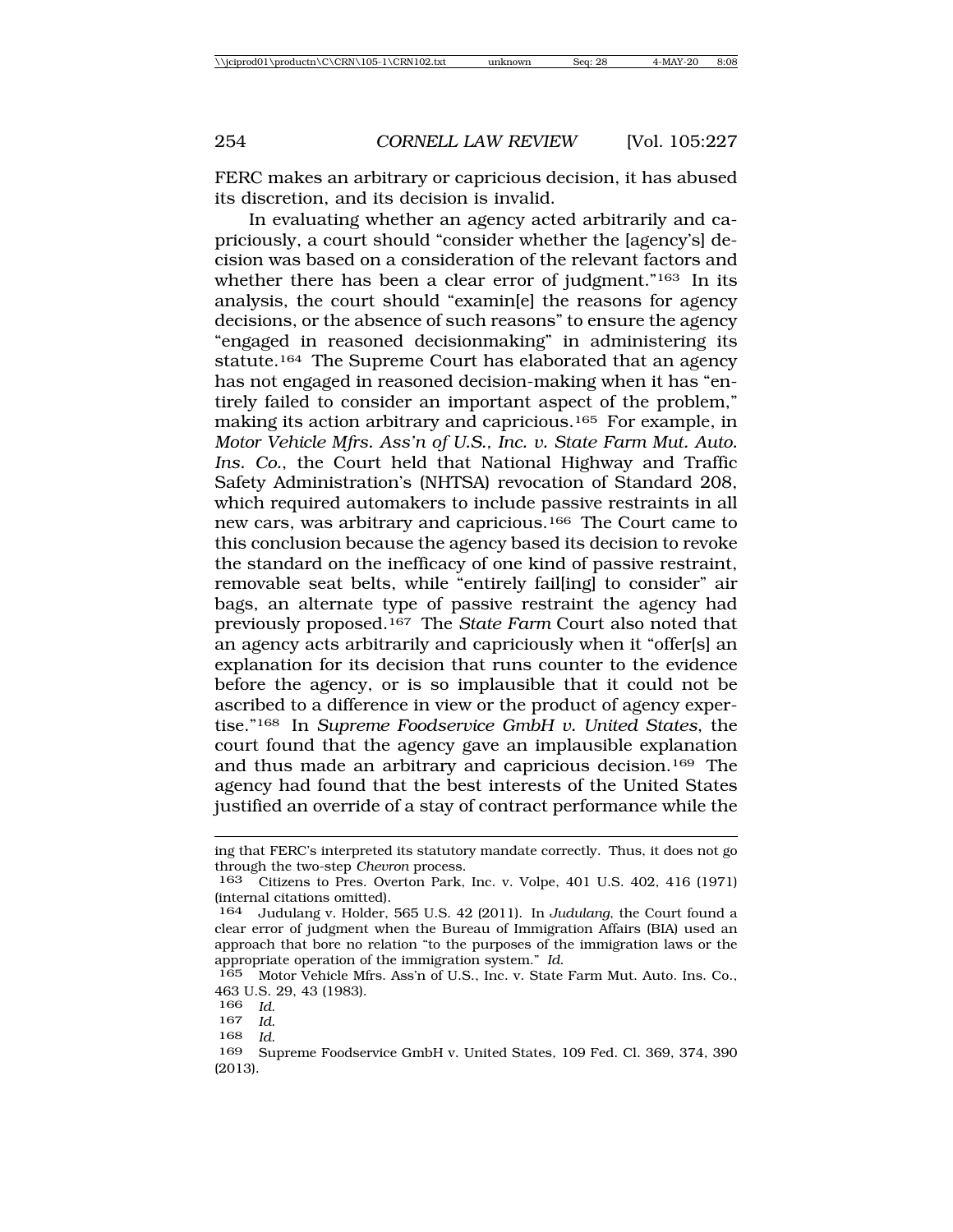Government Accountability Office (GAO) was making a decision on the validity of the contract at issue.170 The agency reasoned that a stay would divert agency resources because personnel would have to "sit around waiting for the GAO decision, and would be pulled from [] other tasks if their work associated with the contract transition were rescheduled for the future."171 The court found this explanation implausible in part because an override of the stay would also divert agency resources—agency personnel would have to spend their time performing a contract that might turn out to be invalid.172 In other words, the government's solution might actually worsen the problem it claimed to solve.

## 1. *FERC's Explanation for its Decision is Implausible*

First, FERC's order is arbitrary and capricious because it offers an implausible explanation for its decision. FERC claims that it is trying to remediate unjust and unreasonable rates, but its solution exacerbates that problem. FERC has shown throughout its history of decisions that when energy providers are charging more than they need to for energy, their rates are not just and reasonable because of the harm to consumers.173 As described in Part I.A, FERC promoted competition for this very reason; it sought to *lower* the prices consumers pay for electricity. Even in its most recent MOPR order, FERC emphasized the importance of low costs, complaining about traditional resources "that can meet PJM's capacity needs at an overall lower cost" leaving the market.<sup>174</sup> However, if these traditional resources could actually meet capacity needs at a "lower cost" in any relevant sense, they would be able to offer lower prices than renewables without the help of MOPR. And if FERC's concerns about costs were appropriately focused on protecting consumers, FERC would not force consumers to pay a higher price by requiring resources to bid in at a higher price than necessary. As previously discussed in subpart II.A, enough capacity will clear the market to meet reliability needs no matter what; FERC's order simply makes consumers pay more for no real reason. In effect, the order will cause consumers to double-pay—for subsidies to renewables that will still

<sup>170</sup> *Id*. at 390.

<sup>171</sup> *Id*. at 388.

<sup>172</sup> *Id*.

<sup>173</sup> *See supra* subpart I.A*.*

<sup>174</sup> Calpine Corp. v. PJM Interconnection, L.L.C., 163 FERC ¶ 61236, at 66 (June 29, 2018).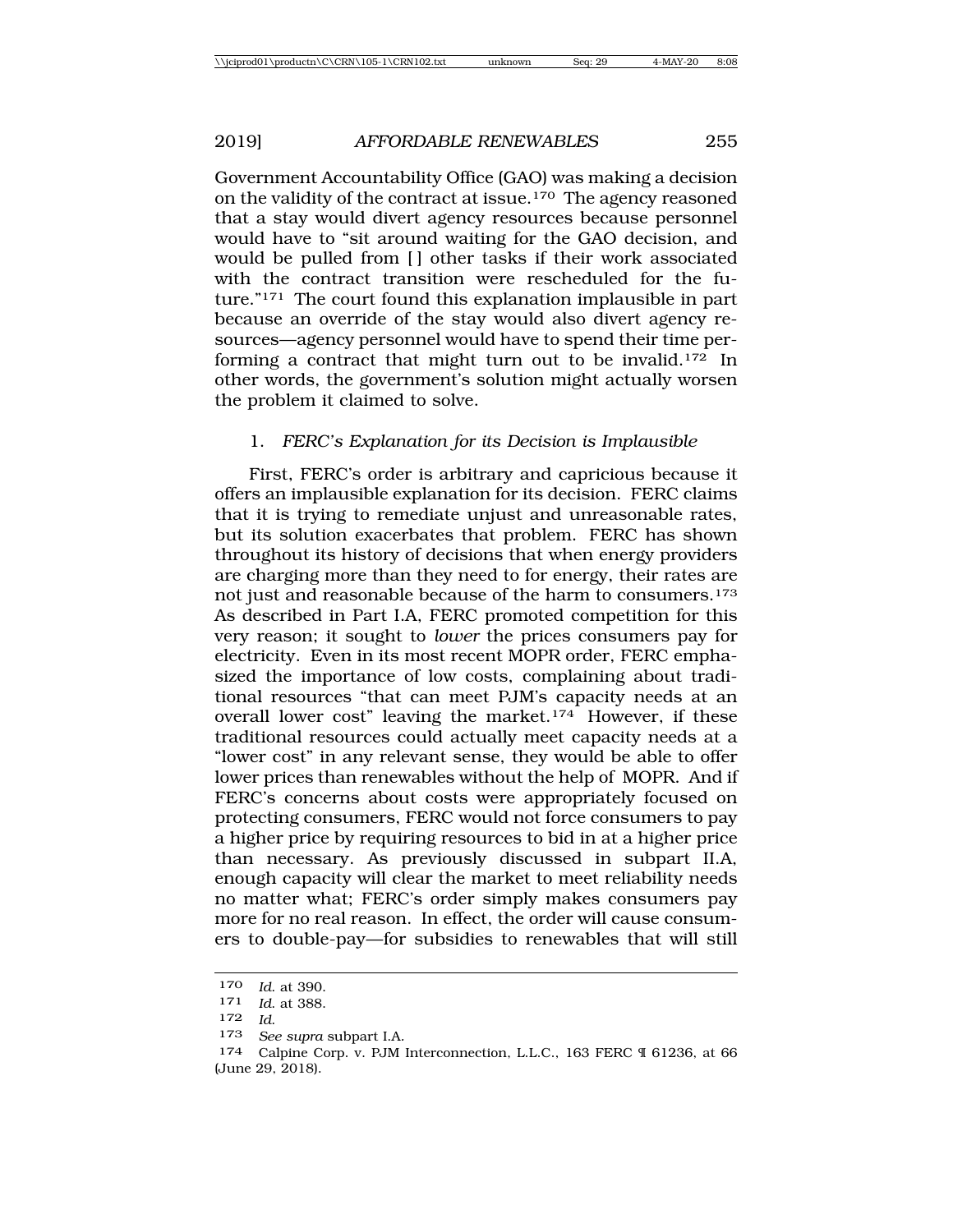provide capacity because of state mandates, and for extra, unneeded capacity.175

### 2. *FERC Failed to Consider Important Aspects of the Problem*

In addition, FERC "failed to consider an important aspect of the problem" it faced—reasonable alternatives that do not raise prices.176 While FERC's order assumed that price suppression makes rates unjust and unreasonable and requires mitigation,<sup>177</sup> price suppression is not inherently bad.<sup>178</sup> As discussed in Part II.A, FERC has offered no sound justification for why it views price suppression as a problem. Because of this, FERC should have, at the very least, *considered* alternatives that would allow for price suppression instead of simply trying to eradicate price suppression.179 Such alternatives might include eliminating, rather than expanding, PJM's MOPR, or *only* applying the MOPR to address market manipulation by companies with market power.<sup>180</sup>

FERC also entirely failed to consider subsidies supporting other energy resources. FERC described its order as targeting

<sup>175</sup> Ann McCabe & John Moore, *PJM's Capacity Market Proposal: Bad for Customers, States, and the Fight Against Climate Change*, UTILITY DIVE (Oct. 29, 2018), https://www.utilitydive.com/news/pjms-capacity-market-proposal-bad-for-customers-states-and-the-fight-ag/540723/ [https://perma.cc/33AM-PM83].

<sup>176</sup> Motor Vehicle Mfrs. Ass'n of U.S., Inc. v. State Farm Mut. Auto. Ins. Co., 463 U.S. 29, 43 (1983)

<sup>177</sup> *See supra* subpart I.C (Price Suppression and FERC's Response: A Survey of MOPRs).<br> $178$  See:

See supra subpart I.A (FERC's Order is Theoretically Unsound). Price suppression is often viewed as a "consumer benefit" because it lowers the rate consumers pay for electricity (making the rate, arguably, more just and reasonable). *See, e.g.*, *Renewable Energy Lowers Energy Costs for Consumers*, PA. DEP'T OF ENVTL. PROTECTION, http://files.dep.state.pa.us/Energy/Office%20of%20Energy %20and%20Technology/OETDPortalFiles/PA%20Energy/AEPS/Price%20Suppression%20v.final.pdf [https://perma.cc/9SRF-KPEA] (describing price suppression as a "consumer benefit"); Frank Felder, *Examining Electricity Price Suppression Due to Renewable Resources and Other Grid Investments*, 24 ELEC-TRICITY J. 34–46 (2011); Jennifer Chen, *PJM Offers Two Proposals: A Rock and a Hard Place*, NATURAL RESOURCES DEFENSE COUNCIL (Apr. 11, 2018), https://www. nrdc.org/experts/jennifer-chen/pjm-offers-two-proposals-rock-and-hard-place [https://perma.cc/A77X-P5GU].

<sup>&</sup>lt;sup>179</sup> The only alternative FERC considered was the "do-nothing" alternative of continuing to apply the MOPR to new natural-gas fired generation (another method of combating price suppression). *See supra* subpart I.C (Price Suppression and FERC's Response: A Survey of MOPRs).

<sup>180</sup> I.e., returning to the initial MOPR that applied to LSEs owning generation. PJM Interconnection, L.L.C., 117 FERC ¶ 61331, ¶ 62671 (Dec. 22, 2006). While FERC viewed this as a measure to combat price suppression, it was also meant to address outright market manipulation by entities with buyer-side market power. *Id*.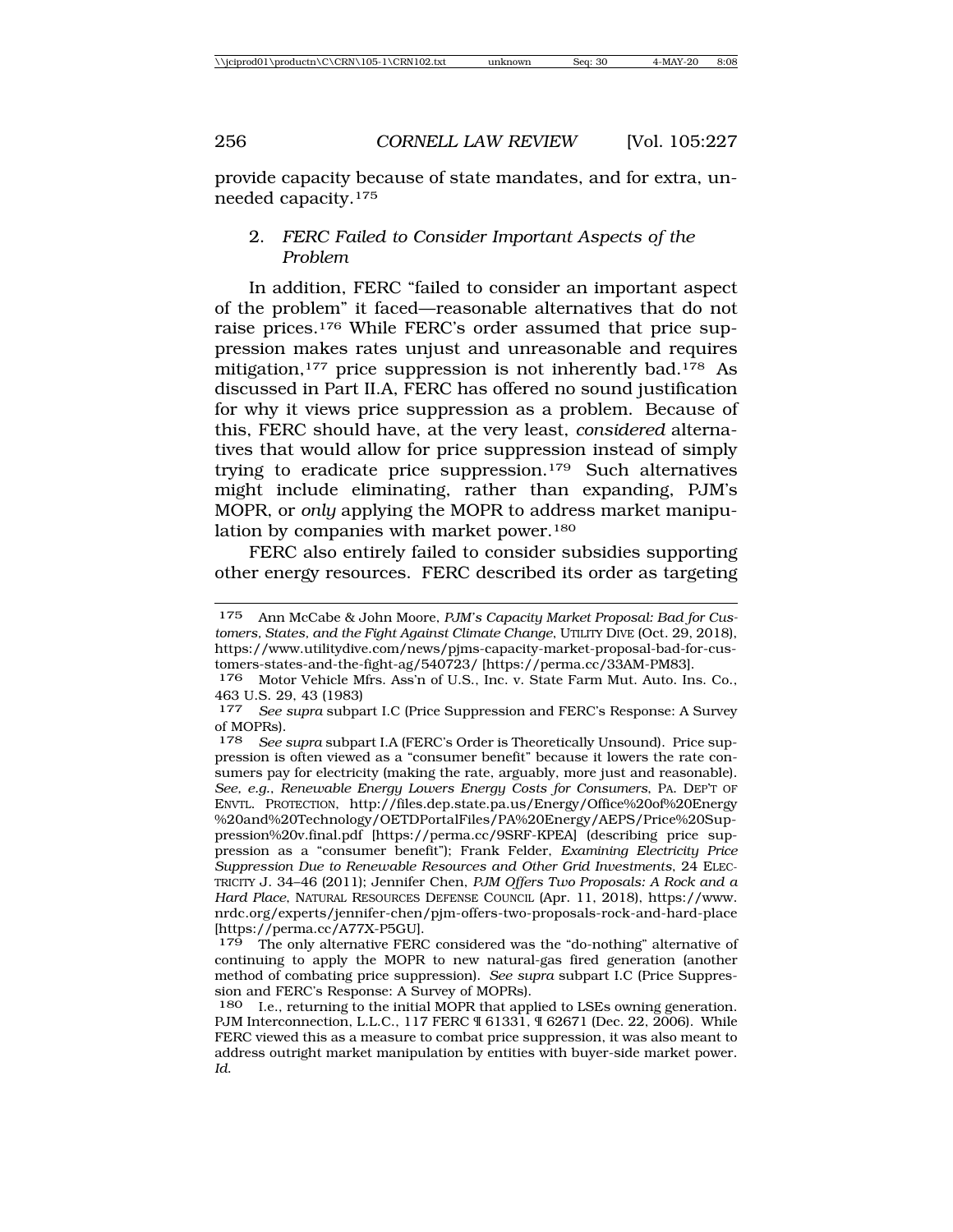the effects of state programs supporting "preferred generation resources," which it refers to as "renewable resources . . . [now] ranging from small solar and wind facilities to large nuclear plants."181 FERC never explained why it views renewable resources as preferred when state and federal governments have long supported all types of energy resources, affecting their offer prices. Multiple states, including those in PJM's territory, offer subsidies and grants directly or indirectly supporting coal-fired and natural-gas generation.182 For example, Illinois's Coal Competitiveness Program provides grants to support coal production, preparation, and transportation entities.183 Kentucky has a variety of programs subsidizing coal, petroleum, and natural gas, including various tax incentives,<sup>184</sup> programs funding coal-mining training and education, and a program providing grants for coal-related research and development.185 Pennsylvania has given grants to both coal and natural gas producers through its economic development programs.186 Indiana has programs providing tax credits for

<sup>181</sup> Calpine Corp. v. PJM Interconnection, L.L.C., 163 FERC ¶ 61236, at \*3 (June 29, 2018) (also listing as examples of subsidies the Renewable Portfolio Standard and Zero Emissions Credits programs, while neglecting to mention any programs *not* focused on compensating renewables for their environmental attributes).<br> $182$  Coal

<sup>182</sup> *Coal Incentive Tax Credit*, KY. DEP'T OF REVENUE, https://revenue.ky.gov/ Business/Pages/Coal-IncentiveCredit.aspx [https://perma.cc/WP6Z-GRWQ] (describing tax credits to entities operating coal-fired generation plants); *Database, Subsidies to Participants in PJM States, Based on Good Jobs First Subsidy Database*, EARTHTRACK, https://earthtrack.net/sites/default/files/up loaded\_files/20170605-item-02-subsidy-short-list-20170531.xls [https:// perma.cc/Y733-4WEH] (last downloaded May 3, 2017); *see also* Doug Koplow, *Subsidies to Suppliers in the PJM Interconnection Go to Fossil and Nuclear, Not Just Renewables*, EARTHTRACK (July 20, 2017), https://earthtrack.net/blog/subsidiessuppliers-pjm-interconnection-go-fossil-and-nuclear-not-just-renewables [https://perma.cc/578Q-Q2B8] (discussing these subsidies).

<sup>183</sup> *Coal Competitiveness Program*, ILL. INST. FOR RURAL AFF., https://www.iira. org/rdrg/coal-competitiveness-program/ [https://perma.cc/6MB5-2DYV].

<sup>184</sup> These incentives include the Thin Seam Tax Credit, the Sales Tax Incentive for Alternative Fuel or Gasification Facilities, and the Sales Tax Exemption for Energy and Energy Producing Fuels. *Database, Subsidies to Participants in PJM States, Based on Good Jobs First Subsidy Database*, *supra* note 182.

<sup>185</sup> Incentives supporting coal include the Railroad Improvement Tax Credit, the Excess of Percentage over Cost Depletion, the Coal Used to Burn Solid Waste tax credit, the Coal Used in the Manufacture of Electricity tax exemption, the Coal Transportation Expense tax reduction, and the Coal Incentive Tax Credit. *Id*. Incentives supporting petroleum and natural gas include the Sales Tax Exemption for Energy and Energy-Producing Fuels, the Special Fuels Tax Exemption for Residential Heating, the Special Fuels Tax Exemption for Railroad Companies, the Special Fuels Tax Exemption for Non-Highway Use, the Special Fuels Exemption for Agricultural Use, and the Sales Tax Reduction for Jet Fuel, the Sales Tax Exemption for Fuel Used in Farming. *Id*. <sup>186</sup> *Id*.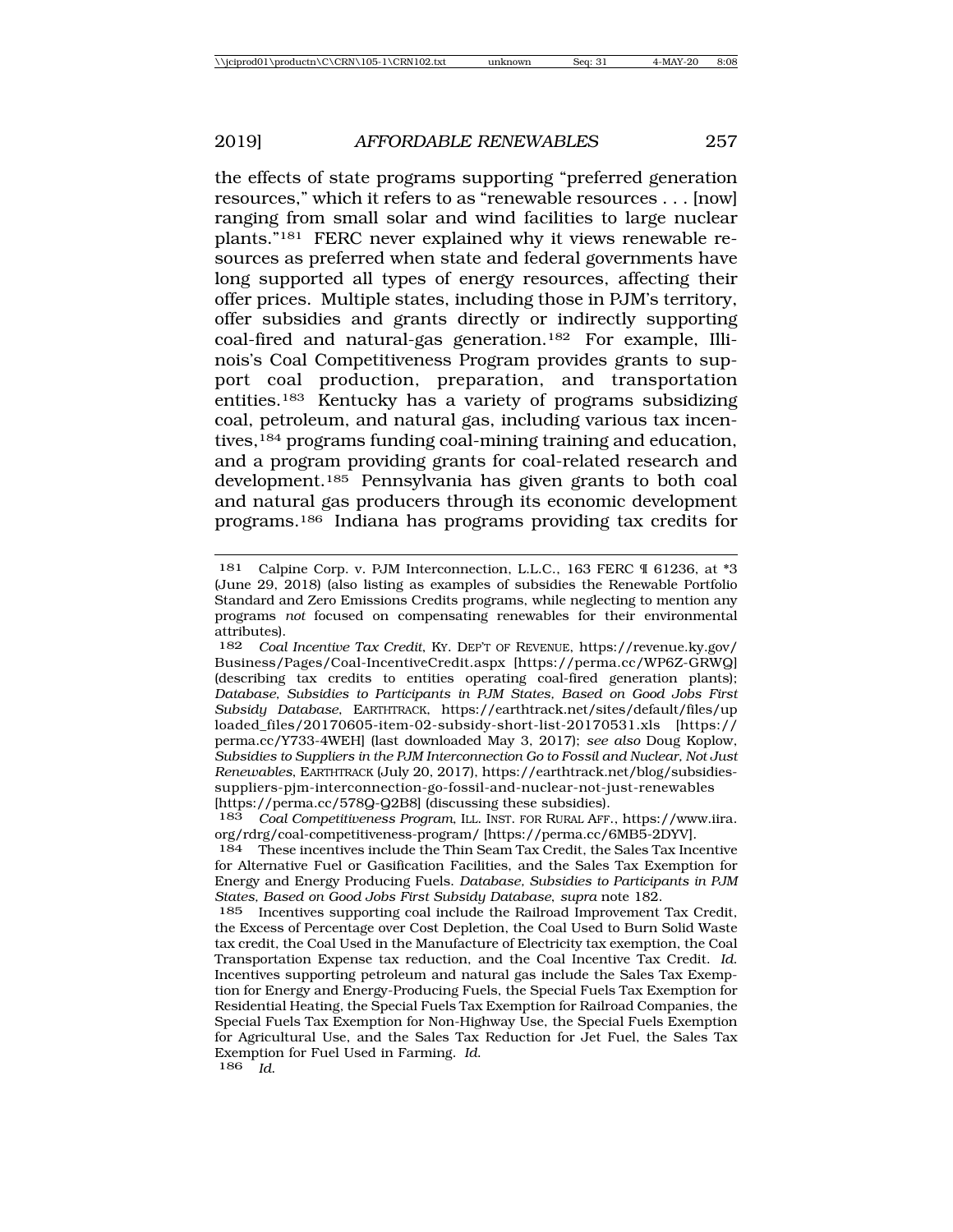coal gasification and for the recycling of coal ash.187 Virginia provides tax credits for coal production.188 West Virginia has a tax credit for building coal loading facilities.189 Ohio has sales tax exemptions for natural gas sold from a municipal utility<sup>190</sup> and items used in natural gas production.191 Overall, \$14.7 billion in federal subsidies and \$5.8 billion in state-level incentives support fossil fuels.192 Traditional energy resources receive seven times as much support from tax expenditures as renewables (see Figure 1).193



FIGURE 1

Like the subsidies to renewables on which FERC focuses, these out-of-market payments to traditional resources are a form of state support that make it possible for generation resources to bid into the market at lower prices.194 If RTOs and ISOs truly applied a MOPR to every resource receiving some form of support from state or federal governments, they would

*Id.* § 42(q).

<sup>187</sup> IND. CODE ANN. § 6-3.1-29-19 (West 2019).

VA. CODE ANN. § 58.1-439.2 (West 2019).

<sup>189</sup> W. VA. CODE ANN. § 11-23-17a (West 2019).

<sup>190</sup> OHIO REV. CODE ANN.  $\S 5739.02(7)$  (West 2019).<br>191 Id  $\S 42(a)$ 

<sup>192</sup> JANET REDMAN, DIRTY ENERGY DOMINANCE: DEPENDENT ON DENIAL—HOW THE U.S. FOSSIL FUEL INDUSTRY DEPENDS ON SUBSIDIES AND CLIMATE DENIAL 5 (2017), http://priceofoil.org/content/uploads/2017/10/OCI\_US-Fossil-Fuel-Subs-2015-16\_Final\_Oct2017.pdf [https://perma.cc/5ZSQ-3X67].

<sup>193</sup> *Id.* at 12.

Further, because these subsidies generally do not serve the role of accounting for externalities, they are arguably more, not less, likely distortionary than subsidies provided to renewables. Comments of the Institute for Policy Integrity at New York University School of Law at 31, Calpine Corp. v. PJM Interconnection, L.L.C., No. EL16-49-000 (FERC, Oct. 2, 2018), https://policyintegrity .org/documents/Policy\_Integrity\_Comments\_EL18-178.pdf [https://perma.cc/ A89T-QRA4].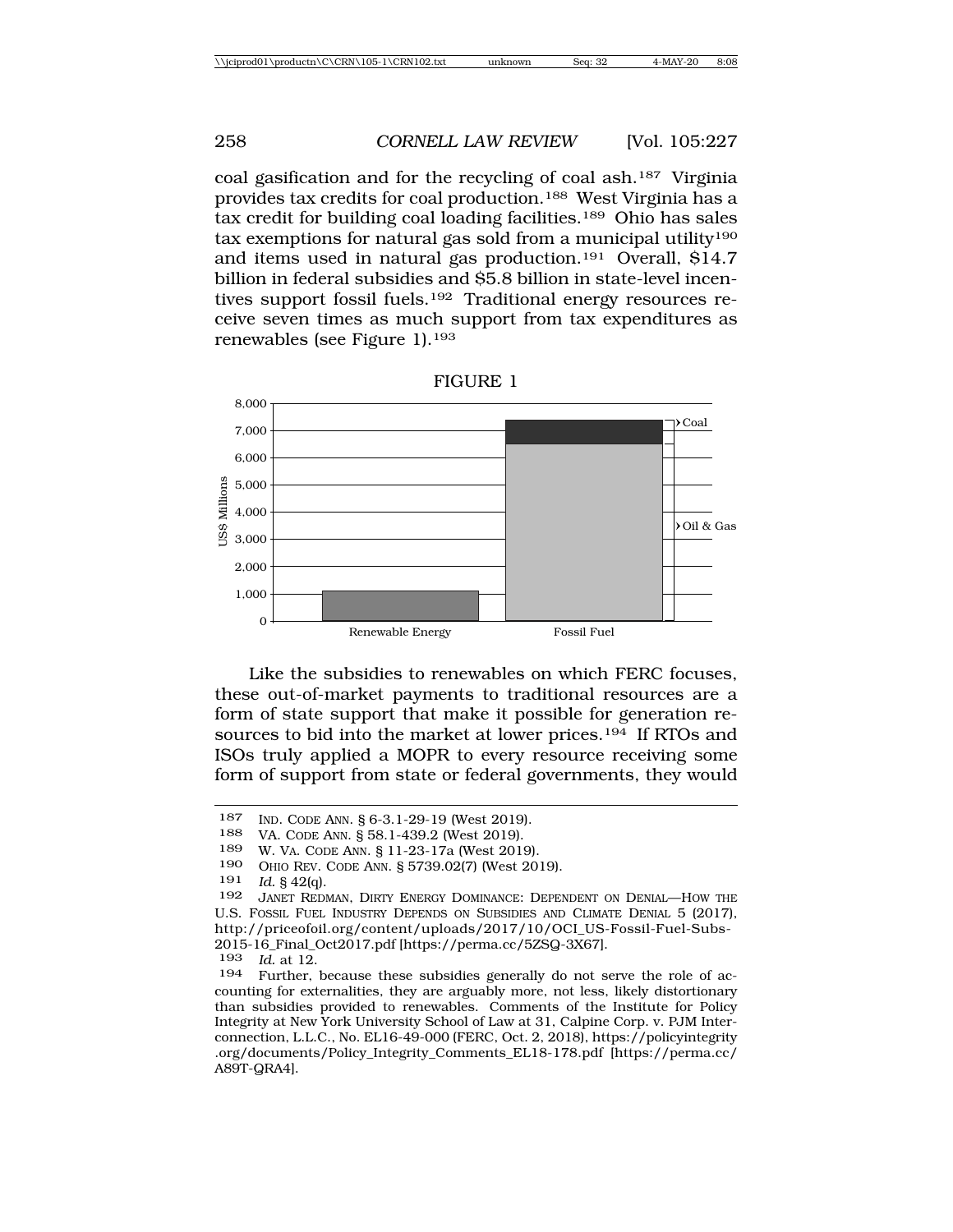be forcing higher bids across the board. Yet, FERC's order simply referred to subsidies as the types of programs compensating resources for their environmental attributes.195 And FERC did not point to any reasons why the subsidies it targeted would have a different effect than the subsidies supporting fossil fuels.196 These subsidies are critical for FERC to consider because the existence of state subsidies for traditional energy resources undermines the idea that renewables are distorting the market or suppressing prices. By failing to mention these subsidies—and hence treating similarly situated subsidies differently without explanation—FERC acted arbitrarily and capriciously.

C. Competitive Markets *Can* Accommodate Higher Volumes of Renewables Without Regulatory **Interventions** 

By arguing that renewables would jeopardize capacity markets unless it established a MOPR, FERC was implicitly making a much broader claim: that competitive markets cannot accommodate high volumes of renewables. As discussed in Part I, FERC's argument relied on the idea that renewables were pushing "needed" and "economic" traditional generators out of capacity markets. In effect, FERC was asserting that high volumes of renewables pose a problem because if more renewables clear the market, less traditional generators do. A MOPR would address this by preventing many renewables from clearing the market197—keeping the market share of renewables small. By deciding that a MOPR was necessary, FERC took a strong stance that competitive markets can accommodate renewables only so long as it limits how many renewables succeed in the markets.

As discussed in subparts II.A and II.B, FERC's reasoning was flawed. High volumes of renewables would not impair the efficacy of capacity markets, so FERC had no need to intervene. Rather, FERC could have just allowed competitive forces to decide which resources cleared the market. FERC's regulatory interventions, it turns out, were both unnecessary and adverse to clean energy goals.

<sup>195</sup> *See generally* Calpine Corp. v. PJM Interconnection, L.L.C., 163 FERC ¶ 61236 (June 29, 2018) (describing, for example, out-of-market payments as programs such as the zero-emissions credits programs and the Renewable Portfolio Standards programs).

<sup>196</sup> *Id*. <sup>197</sup> McCabe & Moore, *supra* note 175 (noting that "the consequence of the MOPR is that the subsidized units often no longer clear in the auction").